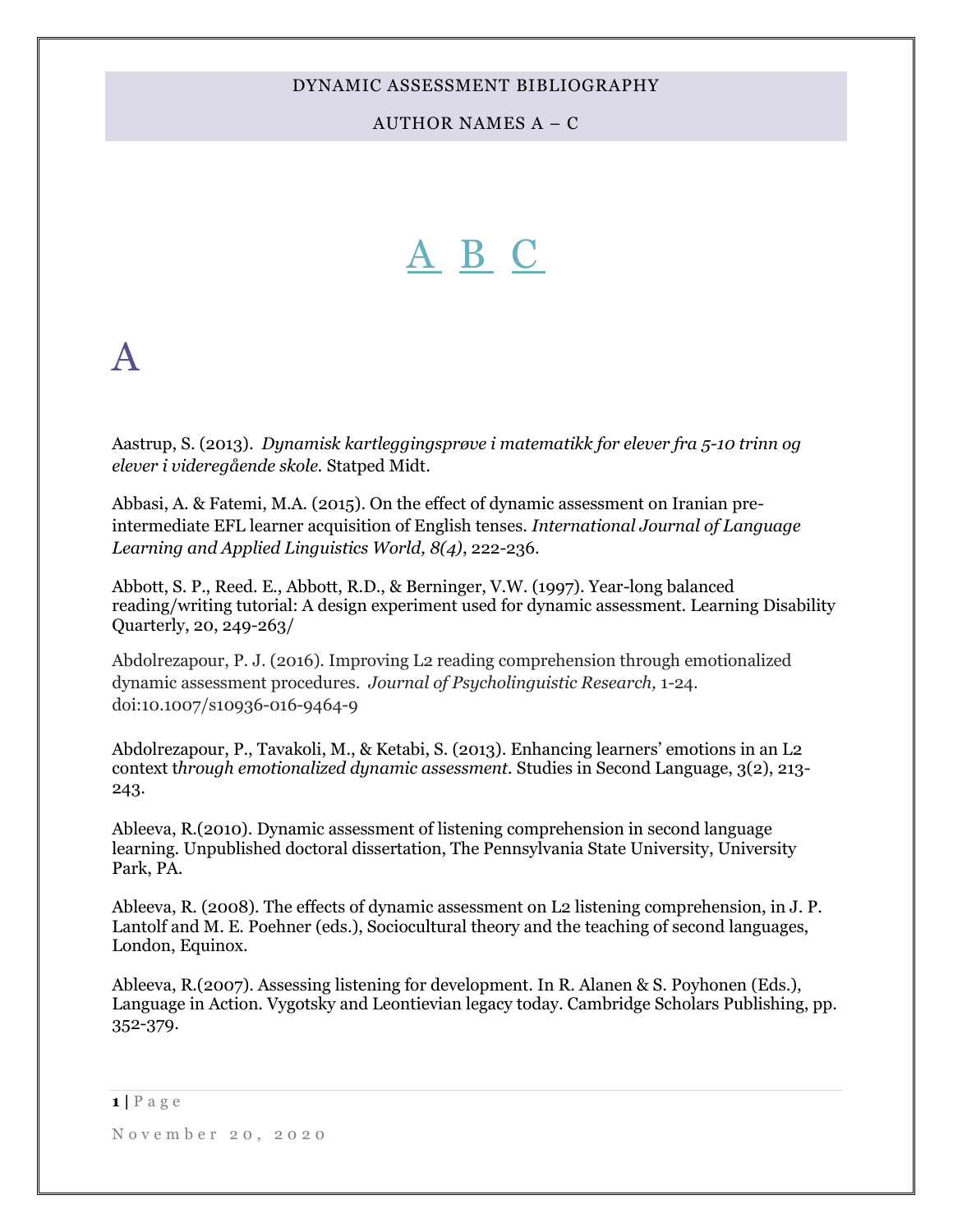# AUTHOR NAMES  $A - C$

Ableeva, R. & Lantolf, J. (2011). Mediated dialogue and the microgenesis of second language listening comprehension. Assessment in Education: Principles, Policy & Practice, 18(2), 133-149.

Adrianopoulos, L.P. (2001). The perceived utility of traditional and dynamic psychoeducational assessment recommendations by teachers of the deaf. Dissertation Abstracts International Section A: Humanities & Social Sciences, Aug., 62(2-A), 455.

Adokh, H. & Rafiee, M. (2016). Investigating the insiders' perspectives about dynamic assessment process and practicality. *International Journal of Research Studies in Education, 6(2),* 41-47.

Agaton P. Pattalitan Jr.. The Implications of Learning Theories to Assessment and Instructional Scaffolding Techniques. *American Journal of Educational Research*. Vol. 4, No. 9, 2016, pp 695-700.<http://pubs.sciepub.com/education/4/9/9>

Aghaebrahimian, A., Rahimirad, M., Ahmadi, A., & Alamdari, J. K. (2014). Dynamic Assessment of Writing Skill in advanced EFL Iranian learners. *Procedia-Social and Behavioral Sciences*, *98*, 60-67.

Agheshteh, A. (2015). Dynamic Assessment for better placement: Implications of Vygotsky's ZAD and ZPD. *International Journal of Applied Linguistics & English Literature, 4(5).*

Ahangari, S. & Alizadeh, K. (2015). The reasoning towards using dynamic assessment in EFL (English as a Foreign Language) educational system in Iran. *Modern Journal of Language Teaching Methods, 5(2),* 534-540.

Ahmadi, A., & Besharati, F. (2017). Web-based Versus Face-to-Face Interactionist Dynamic Assessment in Essay Writing Classrooms – A Comparative Study. *The Journal of Language Teaching and Learning, 7(1),* 1- 29.

Ahmadpour, L. & Asadoliahfam, H. (2018). The effects of dynamic assessment and gender on EFL learners' oral narrative task performance. *International Journal of Language Testing and Assessment, 1(1),* 1-8).

Ai, H. (2017). Providing graduated corrective feedback in an intelligent computer-assisted language learning environment. ReCALL. DOI:<https://doi.org/10.1017/S095834401700012X> Published online: 24 May 2017

Aiken, R., Bessagnet, M-N, & Israel, J. (2005). Interaction and collaboration using an intelligent collaborative learning environment. Education and Information Technologies, 10(1-2), 67-82.

Ajideh, P., Farrokhi, F. & Nourdad, N. (2012). Dynamic assessment of EFL reading: Revealing hidden aspects at different proficiency levels. World Journal of Education. 2 (4), 102.

**2 |** P a g e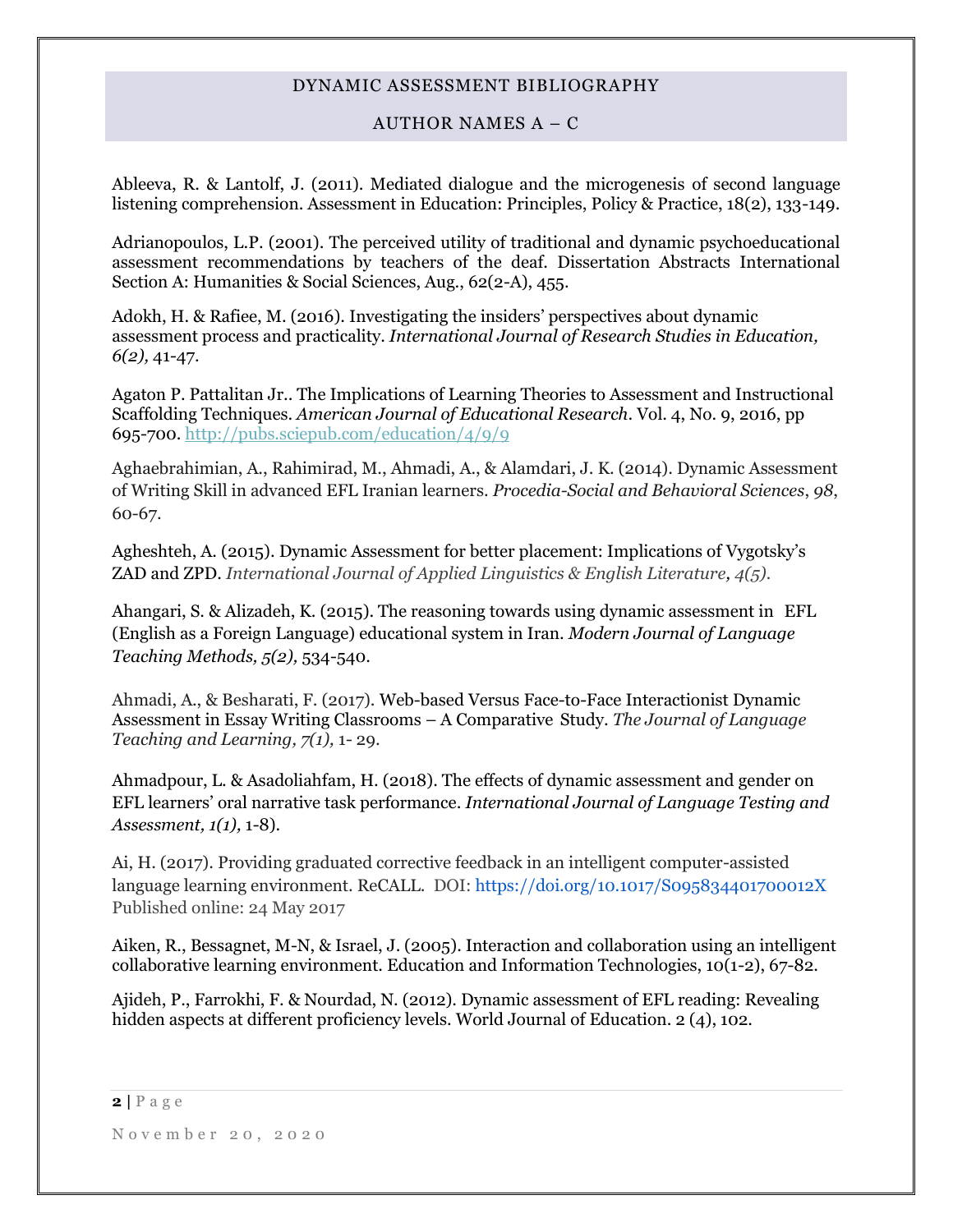# AUTHOR NAMES A – C

Ajideh, P. & Nourdad, N. (2012). The immediate and delayed effect of dynamic assessment on EFL reading ability. English Language Teaching. 5 (12). Correspondence: Nava Nourdad (PhD), English Department, Persian Literature and Foreign Languages Faculty, University of Tabriz, Tabriz, Iran. Tel: 98-91-4412-1534. E-mail: [nourdad@tabrizu.ac.ir](mailto:nourdad@tabrizu.ac.ir)

Ajideh, P. &Nourdad, N. (2012). The effect of dynamic assessment on EFL reading comprehension in different proficiency levels. Language Testing in Asia, 2(4), 101- 121.

Akbari, R., & Yazdanmehr, E. (2011). EFL teachers' recruitment and dynamic assessment in private language institutes of Iran. *Journal of English Language Teaching and Learning, 8,*  30–51.

Al Otaiba, S., Connor, C. M., Folsom, J. S., Wanzek, J., Greulich, L., Schatschneider, C., & Wagner, R. K. (2014). [To wait in Tier 1 or intervene immediately: A randomized experiment](http://connection.ebscohost.com/c/articles/100104537/wait-tier-1-intervene-immediately-randomized-experiment-examining-first-grade-response-intervention-reading)  [examining first-grade Response to Intervention in](http://connection.ebscohost.com/c/articles/100104537/wait-tier-1-intervene-immediately-randomized-experiment-examining-first-grade-response-intervention-reading) reading. *Exceptional Children, 81(1),* 11.

Alavi, M., Kalvanpanah, S. & Shabani, K. (2012). Group dynamic assessment: An Inventory of meditational strategies for teaching listening. *Journal of Teaching Language Skills, 3(4),* 27-58*.*

Alavi, S.M. & Taghizadeh, M. (2014). Dynamic assessment of writing: The impact of implicit/explicit mediations on L2 learners' internalization of writing skills and strategies. *Educational Assessment, 19(1),* 1-16.

Albuquerque, C.P., Santos, P.,& Nascimento, S. (2007). WISC-III: Avaliaçao dinamica em sujeitos com défices cognitivos. [WISC-III: Dynamic assessment in subjects with cognitive deficits]. Psicologia Educaçao Cultura,11(1),113-128.

Alderson, J. C., Brunfaut, T., & Harding, L. (2017). Bridging assessment and learning: a view from second and foreign language assessment. *Assessment in Education: Principles, Policy and Practice*.

Alemi, M. (2015). The impact of Dynamic Assessment on Irnaian EFL students' writing selfassessment. TELL, 9(1), 145-169.

Al-Hroub, A. (2009). Évaluation dynamique appliquée aux préscolaires présentant des difficultés d'apprentissage (Dynamic Assessment Applied to Preschool Children with Learning Difficulties). *[La Nouvelle revue de l'adaptation et de la scolarisation](http://www.refdoc.fr/?traduire=en&FormRechercher=submit&FormRechercher_Txt_Recherche_name_attr=listeTitreSerie:%20(La%20Nouvelle%20revue%20de%20l)*, *46*, 61-76.

Al-Hroub, A. (2010). Developing assessment profiles for mathematically gifted children with learning difficulties at three schools in Cambridgeshire, England. *Journal for the Education of the Gifted, 34*(1), 7-44.

Al-Hroub, A. (2010). Developing assessment profiles for mathematically gifted children with learning difficulties at three schools in Cambridgeshire, England**.** *Journal for the Education of* 

 $3 | P \text{ age}$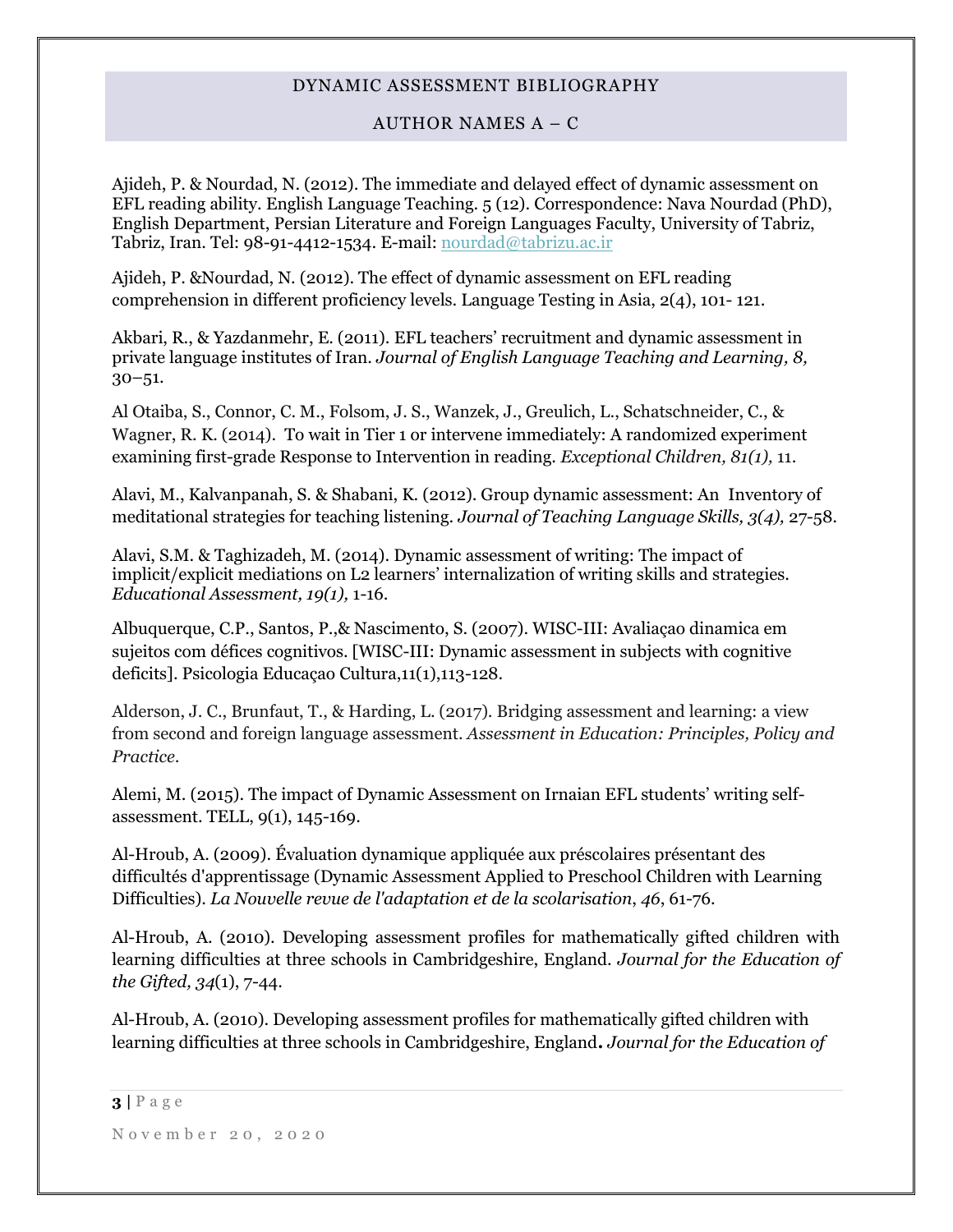# AUTHOR NAMES A – C

*the Gifted*. *34*(1), 7–44.

Al-Hroub, A. (2014). Identification of Dual-exceptional Learners. *Procedia-Social and Behavioral Sciences*, *116*, 63-73.

Aljaafreh, A. & Lantolf, J.P. (1994). Negative feedback as regulation and sceond language learning in the zone of proximal development. The Modern Language Journal, 78, 465-483.

Aljunied, M. & Frederickson, N. (2011). Does central coherence relate to the cognitive performance of children with autism in dynamic assessments? *Autism, 17(2),* 172-183.

Aljunied, M. & Frederickson, N. (2013). Does central coherence relate to the cognitive performance of children with autism in dynamic assessments? Autism, 17(2), 172-183.

Aljunied, M., & Frederickson, N. L. (2014). Assessing cognitive abilities in children with autism: practitioner evaluation of treatment validity. *International Journal of Developmental Disabilities*.

Allal, L. & Ducrey, G.P. (2000). Assessment of-or-in the zone of proximal development. Learning & Instruction, 10(2), 137-152.

Allsopp, D.H., Kyger, M.M., Lovin, L-A, Gerretson, H., Carson, K.L., & Ray, S. (2008). Mathematics dynamic assessment: Informal assessment that responds to the needs of struggling learners in mathematics. *Teaching Exceptional Children, 40*(3), 6-16.

Al-Mahrooqi, R., Coombe, C., Al-Maamari, F., & Thakur, V. (Eds.). (2017). *Revisiting EFL Assessment: Critical Perspectives*. Springer.

Al-Natour, M. Alkhamra, H, & Al-Smadi, Y. (2008). Current practices and obstacles. *International Journal of Special Education, 23*(2), 68-74.

Alony, S. & Kozulin, A. (2007). Dynamic assessment of receptive language in children with Down Syndrome. Advances in Speech-Language Pathology, 1-9, 323-331.

Ambinder, A.M. (1993). The differential effects of the Learning Potential Assessment Device (LPAD) on intellective factors in older adults with memory complaints. Dissertationi Abstracts International, 53(12-B), 6529.

Ambrose, L. & Machek, G.R. (2015) (Identifying Creatively Gifted Students: Necessity of a Multi-Method Approach. Contemporary School Psychology, 19(3), 122-127.

Amerian, M. & Mehri, E. (2015). Transcendence of cognitive development: The incorporation of task-based instruction into the transfer tasks of dynamic assessment. *Journal of Language Teaching and Research, 6 (6),* 1311-1319

### **4 |** P a g e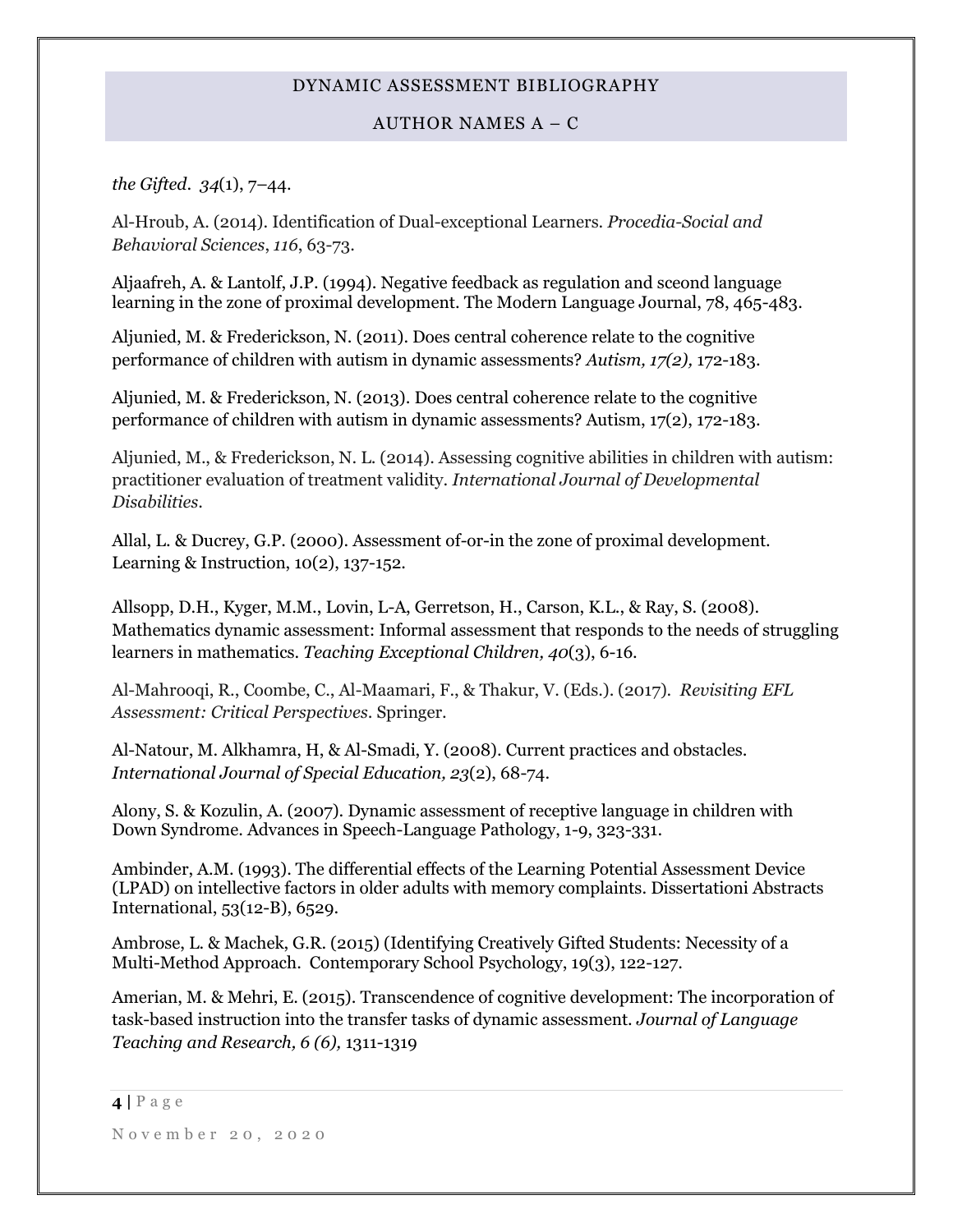# AUTHOR NAMES  $A - C$

Amerian, S.M., Bonjakhi, M., & Nafchi, A.M. (2016). The effect of the Online Dynamic Assessment of University Students' Writing Electronic Portfolios on micro-componential writing ability. *Modern Journal of Language Teaching Methods, 6(3).*

Amiri, F. & Sageri, L. (2016). Dynamic assessment: The effect of Mediated Learning Experience on Iranian EFL learners' writing skills*. International Academic Journal of Humanities, 3 ( 2)*, 1- 9.

Andisheh S. ( 2012). Dynamic Assessment: A call for change in assessment. The Asian EFL Journal, 59.

Andrews, J.J., Saklofske, D.H. Y Janzen, H.L. (Eds.). (2001). Handbook of psychoeducational assessment: Ability, achievement and behavior in children. San Diego, CA:Academic Press.

Andrianopoulos, L.P. (2001). The perceived utility of traditional and dynamic psychoeducational assessment recommendations by teachers of the deaf. Unpublished Doctoral Dissertation, Columbia University (New York).

Antón, M. (2009). Dynamic assessment of advanced foreign language learners. Foreign Language Annals, 42(3), 576-598.

Aramburu-Zabala, L. & Casals, M. (2003). Prediction of training performance for diesel mechanics. Swiss Journal of Psychology, 62(4), 233-246.

Aramburu-Zabala Higuera, L.C.R.M.(2004). Validation of a trainability test for young apprentices. European Psychologist, 9(1), 56-63.

Aravena, S. (2017). *Letter-speech sound learning in children with dyslexia: From behavioral research to clinical practice*. University of Amsterdam, thesis.

Aravena, S., Tijms, J., Snellings, P., & Van der Molen, M. (2016). Predicting responsiveness to intervention in dyslexia using dynamic assessment. *Learning and Individual Differences, 49,*  209-215. (2016).

Arias, G., & Friberg, J. (2017). Bilingual Language Assessment: Contemporary Versus Recommended Practice in American Schools. *Language, speech, and hearing services in schools*, *48*(1), 1-15.

Arbitman-Smith, R., Haywood, H. C., & Bransford, J. D. (1984). Assessing cognitive change. In P. Brooks, R. Sperber, & C. McCauley (Eds.), Learning and cognition in the mentally retarded (pp. 433-471). Hillsdale, NJ: Erlbaum.

Archibald, L.M.D. (2018). The reciprocal influences of working memory and linguistic knowledge on language performance: Considerations for the assessment of children with

### $5|$   $P$  a g e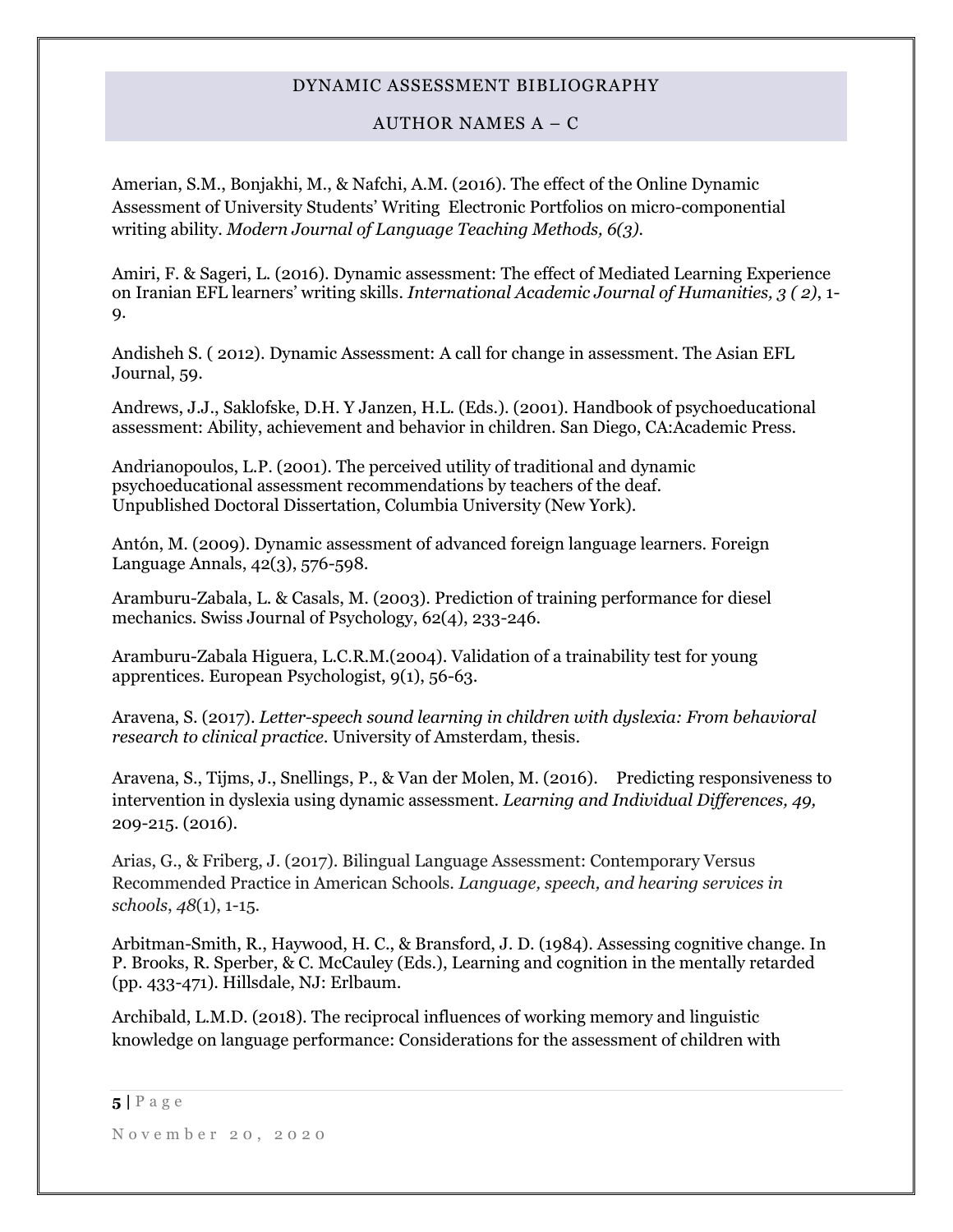# AUTHOR NAMES A – C

developmental language disorder. *Language, Speech, and Hearing Services in Schools, 49*, 424- 433.

Aryadoust, V., & Riazi, M. (2017). Future directions for assessing for learning in second language writing research: epilogue to the special issue. *Educational Psychology*, *37*(1), 82-89.

Asad, A.N., Hand, L., Fairgray, L. & Purdy, S.C. (2013). The use of dynamic assessment to evaluate narrative language learning in children with hearing loss: Three case studies. Child Language Teaching and Therapy 29(3), 319- 342

Asad, A. N., Purdy, S. C., & Hand, L. (2016). Dynamic Assessment of Narrative Abilities of Children with Hearing Loss: Case Study of a Child with Moderate to Severe Hearing Loss. *Perspectives of the ASHA Special Interest Groups, 1 (9), 68-8 DOI* 10.1044/persp1.SIG9.68

Assif, T. & Tzuriel, D. (2014). Cognitive modifiability and ego identity among adolescents. *Psychology & Psychotherapy, 4(4),* 147-156.

Atencio, D.J. (2004). The emerging volitional self: A dynamic assessment of the mediating role of social and private dialogue in the development of self-direction and task motivation. Dissertation Abstracts International Section A: Humanities and Social Sciences, 64 (9-A), 3186.

Austin, L. (2012). Dynamic Assessment: Whys and hows. Perspectives on School-Based Issues. Bellaterra Journal of Teaching & Learning Language & Literature, 5(4), 56-68.

Austin, T. (2017). What's at Stake in a High-Stakes Math Test? Analysis of Multimodal Challenges for Emergent English Bilingual Learners. In *Culturally Responsive Pedagogy* (pp. 185-206). Springer International Publishing.

Azarian, F., Nourdad, N., & Nouri, N. (2016). The effect of dynamic assessment on elementary EFL learners' overall language attaninment. Theory and Practice in Language Studies, 6(1), 203.

Azarizad, R. (2013). *Speaking dynamic assessment*. LAP LAMBERT Academic Publishing.

<span id="page-5-0"></span>Azarizad, R. & Barzegar, R. (2012). Dynamic assessment of speaking performance of EFL intermediate learners TEFL. Academic Publishing (Iran).

# [BACK TO TOP](#page-0-1)

Bachman, L.F. & Cohen, A.D. (1998). Interfaces between second language acquisition and language testing research. Cambridge, NY: Cambridge University Press.

#### **6 |** P a g e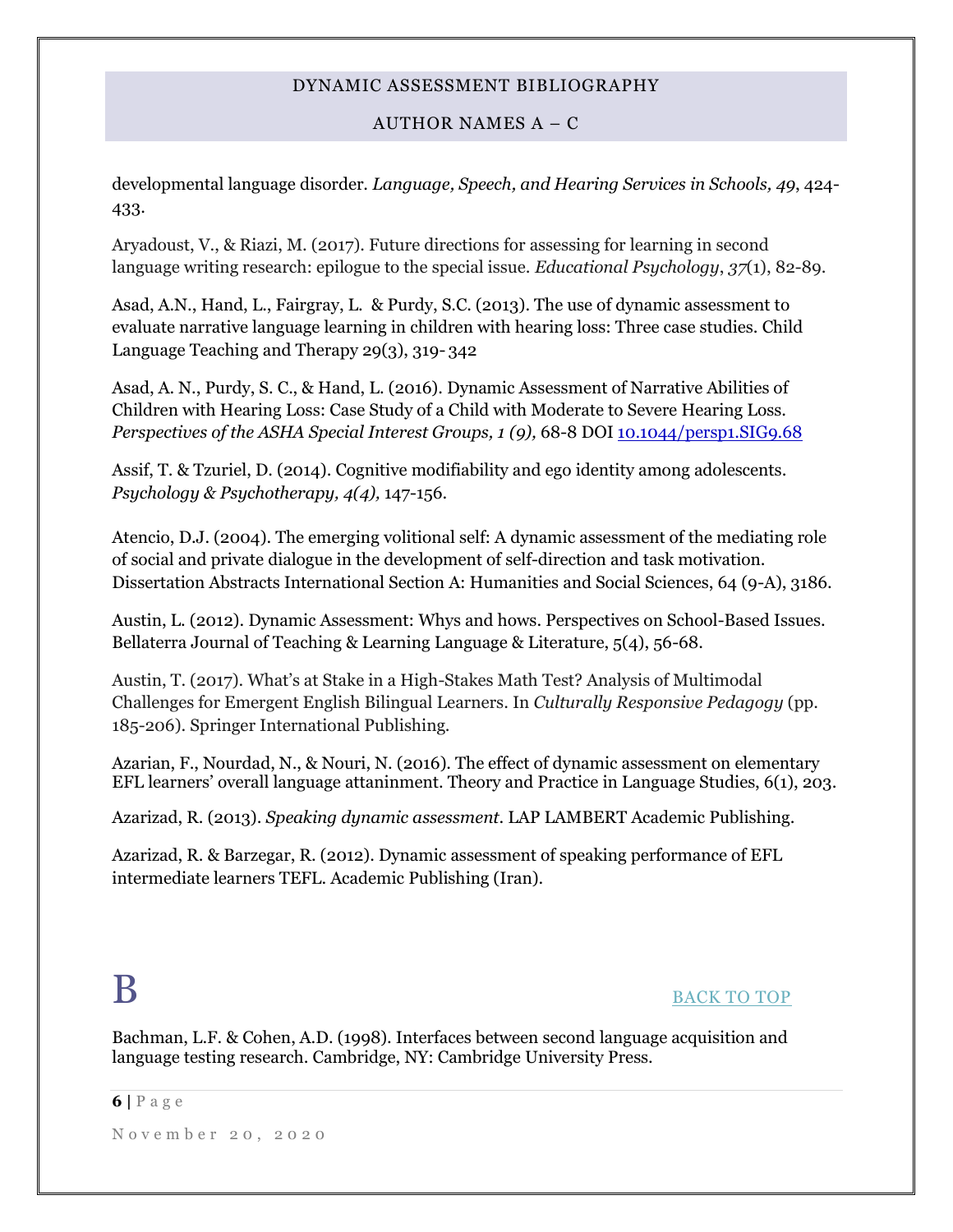# AUTHOR NAMES  $A - C$

Badhoda, I. & Shabani, K. (2016). Response latency as a tool to study L2 learners' ZPD, ZAD, and ongoing information processing. *Asian-Pacific Journal of Second and Foreign Language Education, 1(2).* 

Baek, S-G & Kyoung, J.K. (2003). The effect of dynamic assessment based instruction on children's learning. Asia Pacific Education Review, 4(2), 189-198.

Baez, R.A. (1987). The effectiveness of a learning potential assessment procedure with Puerto Rican children. Dissertation Abstracts International, 48(2-A), 337.

Bagherpour, N., Rashtchi, M., & Birjandi, P. (2017). The impact of mediational artifact types on EFL learners' writing complexity: Collaboration vs. asynchronous artifacts. *Journal of Language and Translation, 7(4),* 53-67.

Bailey, A. L. (2017). Theoretical and developmental issues to consider in the assessment of young learners' English language proficiency. *English language proficiency assessments for young learners*, 25.

Bain, B.A. (1994). A framework for dynamic assessment in phonology: Stimulability revisited. Clinical Communication Disorders, 4(1), 12-22.

Bain, B.A. & Olswang, L.B. (1995). Examining readiness for learning two-word utterances by children with specific expressive language impairment: Dynamic assessment validation. American Journal of Speech-Language Pathology, 4, 81-92.

Bakhoda, I., & Shabani, K. (2017). Enhancing L2 learners' ZPD modification through computerized-group dynamic assessment of reading comprehension. *Innovation in Language Learning and Teaching*, 1-14.

Balac, T. & Gaines, D.M. (no date). Dynamic Multiple Assessment: An instructional method that captures the symbiosis of assessment and instruction. Online download from Citeseer.ist.psu.edu/295525.html

Baltes, M., Kuhl, K.P., Sowarka, D., & Gutzman, H. (1995). Potential of cognitive plasticity as a diagnostic instrument: A cross-validation and extension. Psychology and Aging, 10(2), 167-172.

Baltes, M. & Raykov, T. (1996). Prospective validity of cognitive plasticity in the diagnosis of mental status; A structural equation model. Neuropsychology, 10, 549-556.

Banks, S.R. & Neisworth, J.T. (1995). Dynamic assessment in early intervention: Implications for serving American Indian/Alaska native families. Journal of American Indian Education, 34(2), 27-43. Online:http://jaie.asu.edu/V34S2dyn.html

Bardsley, J.R. (1980). An exploration of learning potential assessment with learning disabled

**<sup>7</sup> |** P a g e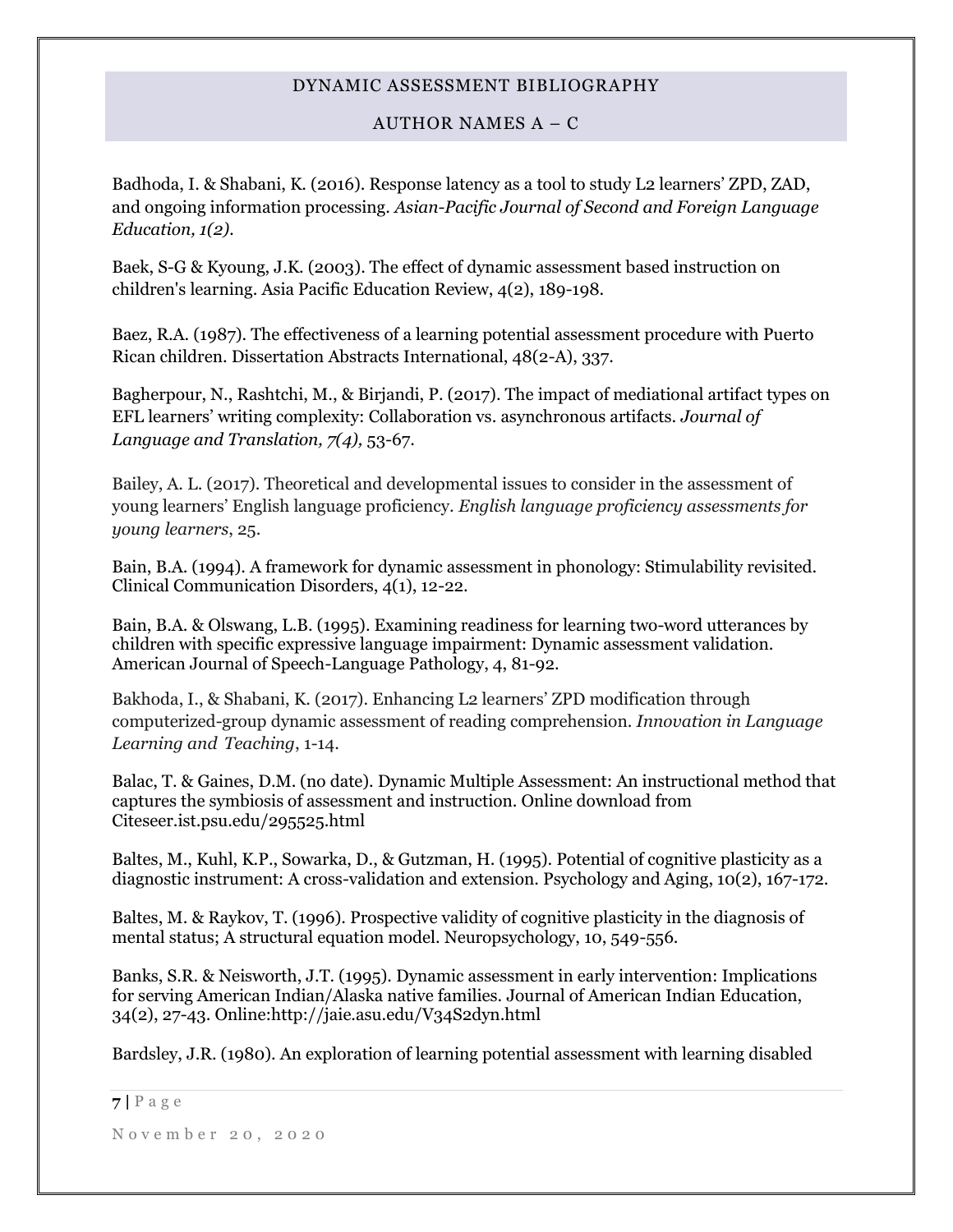# AUTHOR NAMES  $A - C$

students. Dissertation Abstracts International, 40(12-A, Pt 1), 6226.

Bar-Ilan, R.T., Golstand, S., Parush, S., & Katz, N. (2007). The Dynamic Occupational Therapy Cognitive Assessment for Children (DOTCA-Ch): A new instrument for assessment learning potential. The American Journal of Occupational Therapy, January.

Barjesteh, H. & Niknezhad, F. (2013). A paradigm shift toward a new philosophy of assessment: Dynamic assessment from a critical perspective. Indian Journal of Fundamental and Applied Life Sciences ISSN: 2231-6345. An Online journal available at http://www.cibtech.org/jls.htm, Vol. 3 (3) July-September, 526-535.

Barker, R.M., Bridges, M.S. & Saunders, K.J. (2014). Validity of a non-speech Dynamic Assessment of Phonemic Awareness via the Alphabetic Principle. *AAC: Augmentative and Alternative Communication, 30(1),* 71-82.

Bar-Korzen, S. (2003). The Berry-Buktenica Developmental Test of Visual-Motor Integration (VMI)-A comparison between standard-static assessment and dynamic assessment (mediated learning experience), between two goups: Low grade achievers and appropriate-high grade achievers (Unpublished master's thesis) Tel Aviv University, Tel Aviv, Israel.

Barn, J. (2014). Review of Improving Learning through Dynamic Assessment: A practical classroom resource. *Educational Psychology in Practice, 30(2),* 204.

Barr, P.M. & Samuels, M.T. (1988). Dynamic assessment of cognitive and affective factors contributing to learning difficulties in adults: A case study approach. Professional Psychology: Research & Practice, 19(1), 6-13.

Barrera, M. (2006). Roles of definitional and assessment models in the identification of new or second language learners of English for special education. Journal of Learning Disabilities, 39(2), 142-156.

Barrera, M. (2003). Curriculum-based dynamic assessment for new- or second-language learners with learning disabilities in secondary education settings. Assessment for Effective Intervention, 29 (1), 69-84.

Bartal-Bahat, E. (2001). The Test of Visual Motor Skills (TVMS)-A comparison between standard-static assessment and dynamic assessment (mediated learning experience) (Unpublished master's thesis). Tel Avis University, Tel Aviv, Israel.

Bastiaanse, R., Edwards, S., & Rispens, J. (2002). *The verb and sentence test (VAST).* Thurston, Suffolk: Thames Valley Test Company.

Beasley, F. & Shayer, M. (1990). Learning potential assessment through Feuerstein's LPAD: Can quantitative results be achieved? International Journal of Dynamic Assessment & Instruction,  $1(2), 37-48.$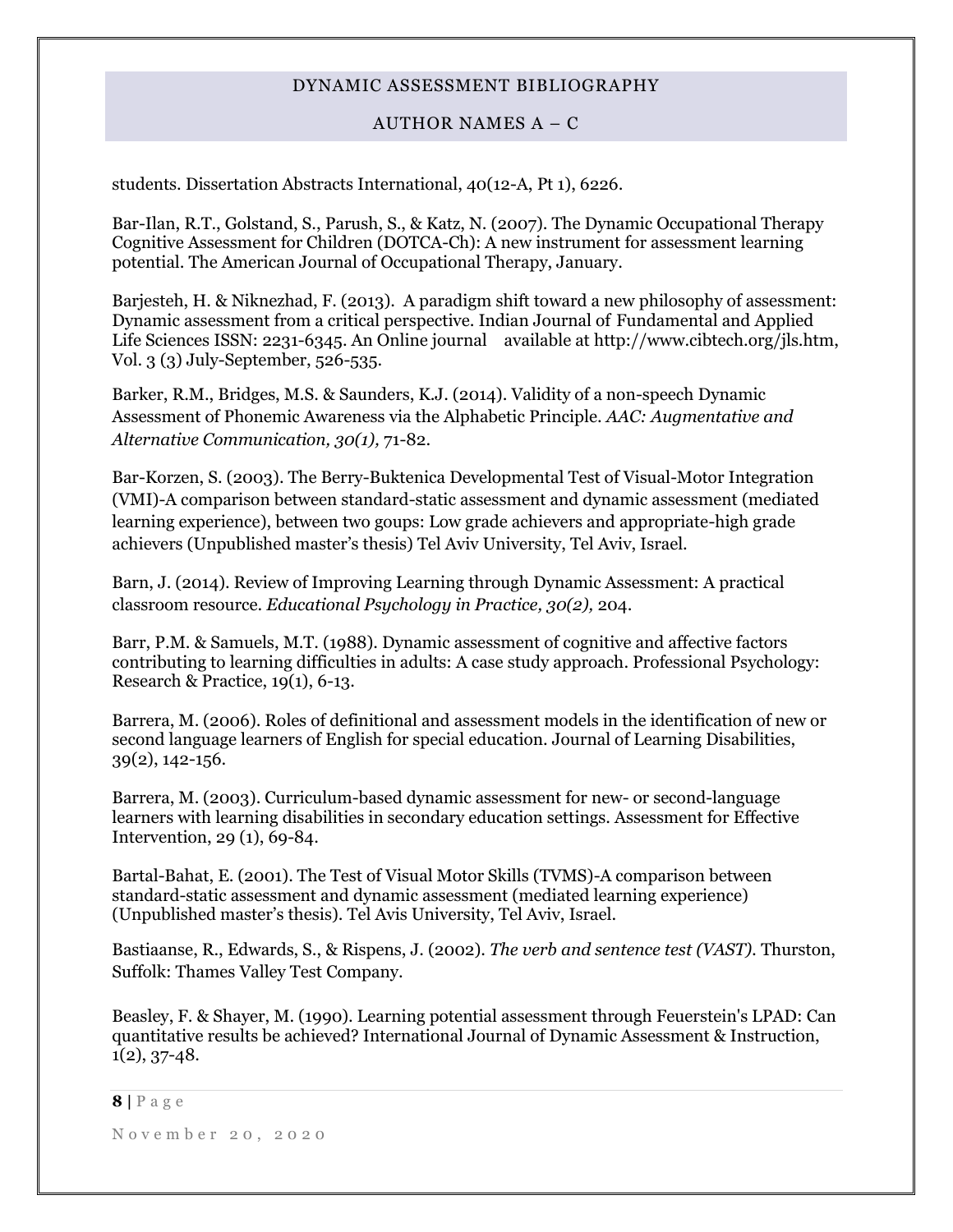# AUTHOR NAMES A – C

Beaven, A. & Borghetti, C. (2016) Interculturality in study abroad, *Language and Intercultural Communication, 16:3*, 313-317, DOI: 10.1080/14708477.2016.1173893 **To link to this article:**  http://dx.doi.org/10.1080/14708477.2016.1173893

Bechard, S., Sheinker, J., Abell, R., Barton, K., Burling, K., Camacho, C., Camero, R., Haertel, G., Hansen, E., Johnstone, C., Kingston, N., Murray, E., Parker, C.E., Redfield, D., & Tucker, B. (2010). Measuring cognition of students with disabilities using technology-enabled assessments: Recommendations for national research agenda. *Journal of Technology, Learning, and Assessment, 10* (4).

Beck, S.W. (2018). Learning to teach writing through dialogic assessment. *English Education, 50 (4).*

Beckmann, J.F. (2001). Zur Validierung des Konstruckts des intelleckuellen Veranderungspotentials (Validating the construct of potential for intellectual change). Gottingen:Hogrefe.

Beckmann, J.F. (2006). Superiority: Always and everywhere? On some misconceptions in the validation of dynamic testing. Educational & Child Psychology, 23(3), 35-49.

Beckmann, J.F. (2014). The umbrella that is too wide and yet too small: Why dynamic Testing has still not delivered on the promise that was never made. *Journal of Cognitive Education and Psychology, 13(3),* 308-323.

Beckmann, J.F. & Herzberg, P.Y. (Eds.). (2001). Dynamik im Testen. Perspektiven auf die Zone der nachsten Entwicklung in der Psychodiagnostik. Festscrift zum 60. Geburtstag von Jurgen Guthke (Dynamic in testing. Perspectives of the zone of proximal development in psychodiagnostics). Commemorative volume (J. Guthke: 60th birthday). Landau: VEP.

Beckmann, N. and Beckmann, J.F. and Elliott, J.G. (2009). Self-confidence and performance goal orientation interactively predict performance in a reasoning test with accuracy feedback. Learning and individual differences, 19 (2), 277-282.

Bednar, M.R. (1990). Dynamic Assessment Procedure: A validation. Paper presented at the National Reading Conference 40th Annual Meeting, Miami, FL, November 29. ED329921

Bedwell, Scott E. Beyond static representations: Development of a multi-channel, dynamic assessment of emotion perception. Dissertation Abstracts International: Section B: The Sciences and Engineering, Vol 72(6-B), 2011, 3768.

Behrooznia, S. (2014). Dynamic Assessment revisited: pedagogical considerations in L2 context. *International Journal of Language Learning and Applied Linguistics, 5(1),* 237-249.

**<sup>9</sup> |** P a g e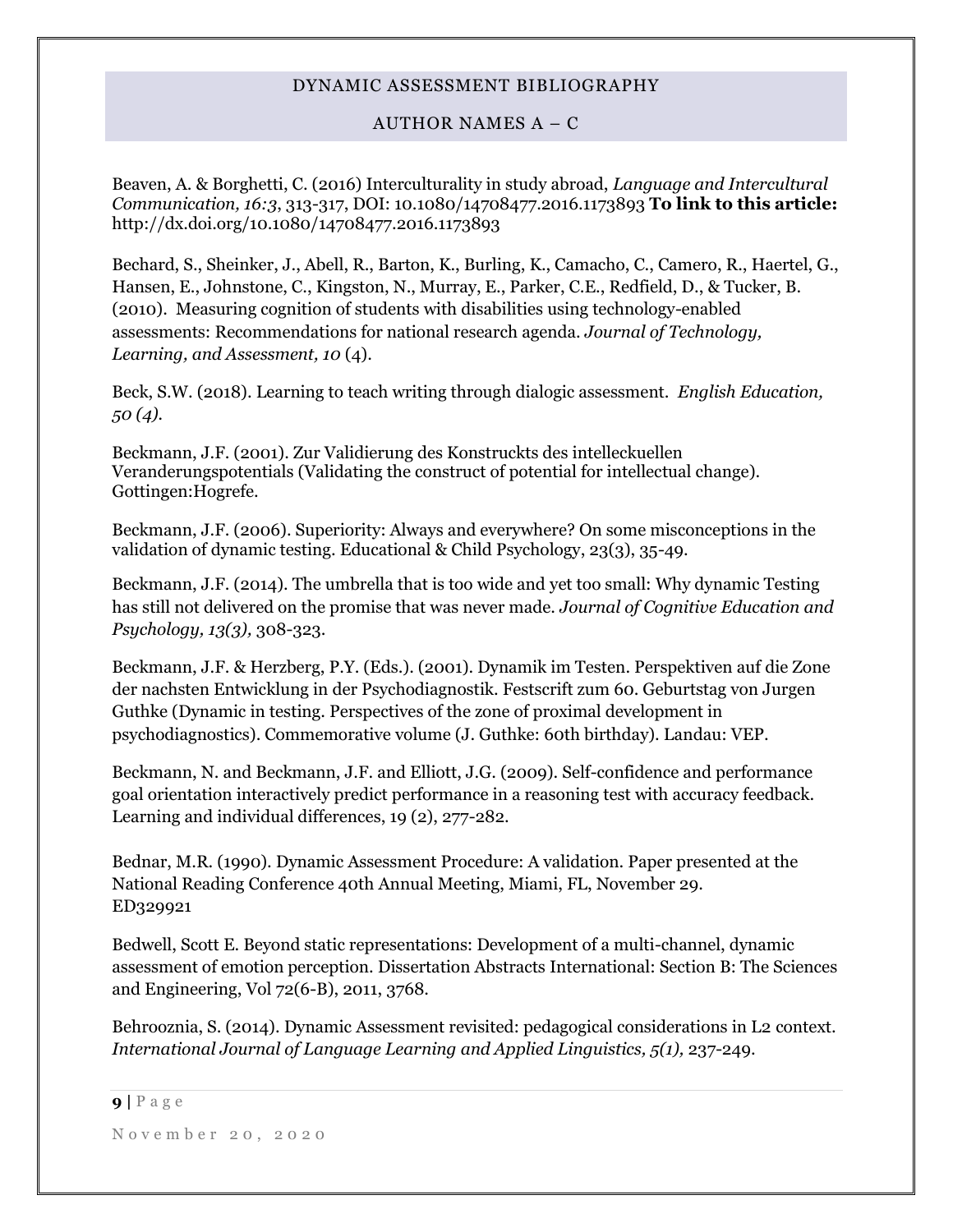# AUTHOR NAMES A – C

Behshad, A., Amirian, S.M.R., Davoudi, M. & Ghaniabadi, S. (2017). The differing role of L2 WTC in Iranian EFL learners' performance on a computerized dynamic test of writing*. Iranian Journal of English for Academic Purposes, 7 (1),* 17-34.

Behzad Nazari, B. (2012). Teach-to-test instruction of dynamic assessment: A critical overview. Bellaterra Journal of Teaching and Learning Language and Literature, 5(4), 56-68.

Belland, B. R., Walker, A. E., Olsen, M. W., & Leary, H. (2015). A Pilot Meta-Analysis of Computer-Based Scaffolding in STEM Education. *Educational Technology & Society, 18 (1)*, 183– 197.

Belland, B.R., Walker, A. E., Kim, N.J. & Lefler, M. (2016). Synthesizing results from empirical research on computer-based scaffolding in STEM education: A meta-analysis. *Review of Educational Research*, (October 10),107-126.

Bellissimo, Alexandra, "Dynamic Assessment of Early French Immersion Literacy Learning Competencies" (2017). Theses and Dissertations (Comprehensive). 1943. [http://scholars.wlu.ca/etd/1943.](http://scholars.wlu.ca/etd/1943)

Bello, A.R. (2007). Utilidad de la Escala ACFS para Poblacion Preescolar con Sindrome de Down. Unpublished dissertation, University of Grenada, Spain.

Benjamin, L. & Lomofsky, L. (2002). Effects of the observation of dynamic and static assessment on teachers' perceptions of the learning potential of less academic learners. Journal of Cognitive Education and Psychology, 2(2), 102-123 (online: http://www.iace.coged.org/journal)

Ben-Yishay, Y., Diller, L., Gerstman, L., & Gordon, W. (1970). Relationship between initial competence and ability to profit from cues in brain-damaged individuals. Journal of Abnormal Psychology, 75, 248-259.

Bergamin, P. B., Werlen, E., & Bochud, Y. E. (2017). Scaffolding collaborative learning in pairs within a technology-enhanced learning environment. *International Journal of Information and Education Technology*, *7*(1), 40.

Berger, J-L. (2004). Assessment of learning potential: Construction and first evaluation of the psychometric characteristics of an analogical reasoning test. Journal of Cognitive Education and Psychology [online], 4, 144-145. www.iacep.coged.org

Bergman, M.M. (1980). The ability to learn in mentally retarded persons: An exploration of learning potential and intellectual potential. Dissertation Abstracts International, 41(5-B), 1902- 1903.

Berninger, V.W. & Abbott, R.D. (1994). Redefining learning disabilities: Moving beyond aptitutde-achievement discrepancies to failure to respond to validated treatment protocols. In

#### **10 |** P a g e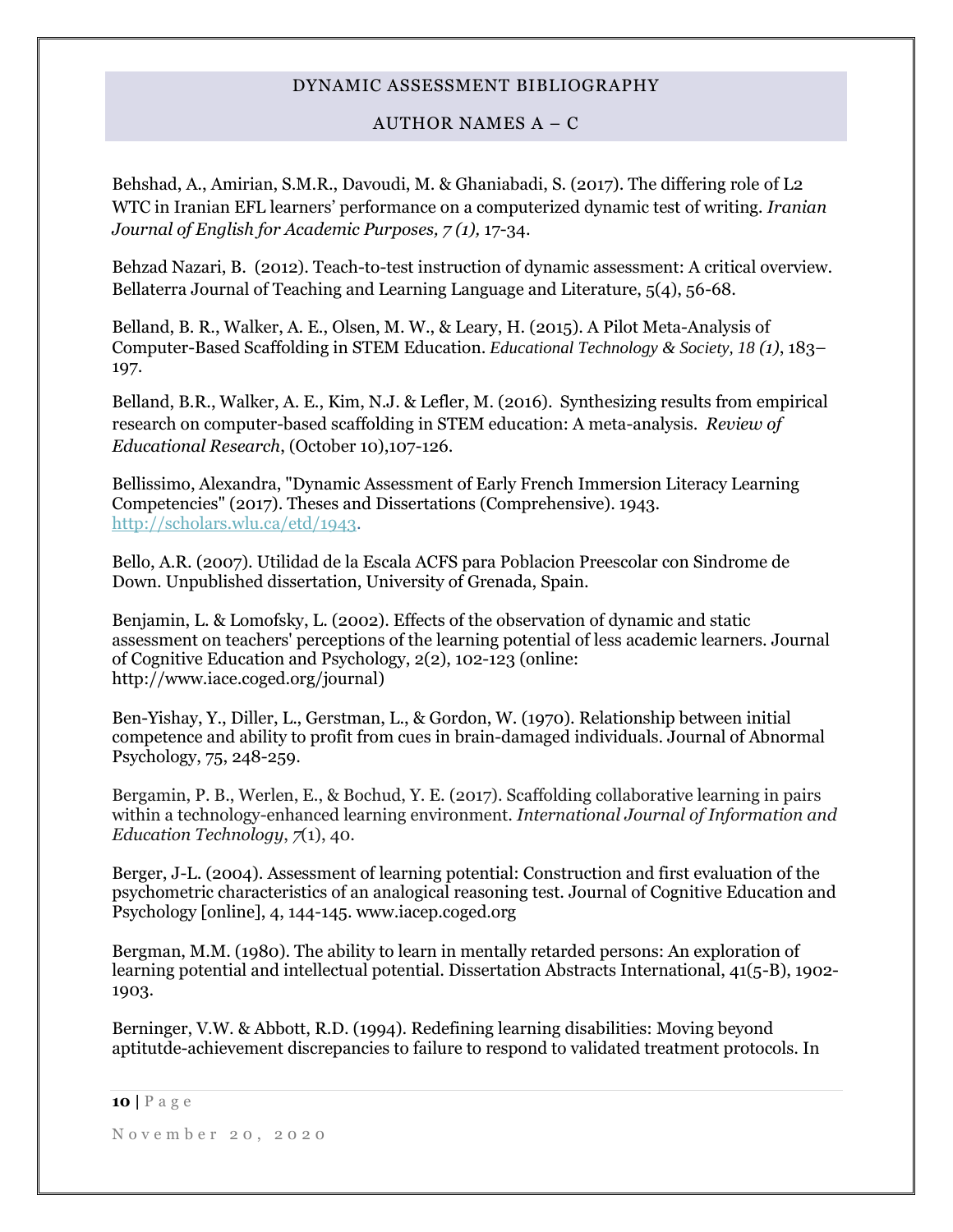# AUTHOR NAMES A – C

G.R. Lyon (Ed.). Frames of reference for the assessment of learning disabilities: New views on measurement issues. Baltimore: P.H. Brookes.

Bethge, H., Carlson, J.S., & Wiedl, K.H. (1982). The effects of dynamic assessment procedures on Raven Matrices performance, visual search behavior, test anxiety, and test orientation. Intelligence, 6(1), 89-97.

Bicen, P. & Laverie, D.A. (2009). Group-based assessment as a dynamic approach to marketing education. *Journal of Marketing Education, 31* (2), 96-108.

Bianca, L. (2015). *Validity of a Spanish nonspeech dynamic assessment of phonologicalawareness in children from Spanish-speaking backgrounds*. Unpublished master's thesis University of Florida. Proquest Dissertations and Theses-Gradworks, 1596495.

Bider, C. & Linder. A.-L. (2005). Contribution a la validité d'un test d 'un apprentissage, le HART (Hessels Analogical Reasoning Test), a l'aide de criteres dynamiques [Contribution to the validation of a learning test, the HART (Hessels Analogical Reasoning Test) by means of dynamic criterion tests]. Unpublished master's thesis. University of Geneva.

Binger, C., Kent-Walsh, J., & King, M. (2017). Dynamic assessment for 3- and 4-year-old children who use augmentative and alternative communication: Evaluating expressive syntax. *Journal of Speech Language and Hearing Research (*June). **DOI: 10.1044/2017\_JSLHR-L-**15-0269

Birjandi, P., Daftarifard, P. (2011). Potential predictability of ZPD of children's cognitive development. BRAIN. Broad Research in Artifical Intelligence and Neuroscience, 2 (2).

Birjandi, P., Daftarifard, P., & Lange, R. (2011). The effects of dynamic assessment on Rasch item and person hierarchies in second language testing. *International Journal of Language Studies (IJLS), 5(*1), 125-140. Link :<http://www.ijls.net/volumes/volume5issue1/daftari1.pdf>

Birjandi, P. & Ebadi, S. (2012). Microgenesis in dynamic assessment of L2 learners'sociocognitive development via web 2.0. Procedia-Social and Behavioral Sciences, 32, 34-39.

Birnbaum, R and Deutsch, R (1996) The use of Dynamic Assessment and its Relationship to the Code of Practice. Educational and Child Psychology, Vol 13, 3, 14-24.

Bider, C. & Linder, A.-L. (2005). Contribution a la validité d'un test d'apprentissage, le HART [Hessels Analogical Reasoning Test]. a l'aide de criteres dynamiques [Contribution to the validation of a learning test, the HART, by means of dynamic criterion tests]. Unpublished master's thesis, University of Geneva.

Birney, D. (2004). Mediating the impact of mediated learning [book review]. Contemporary

**11 |** P a g e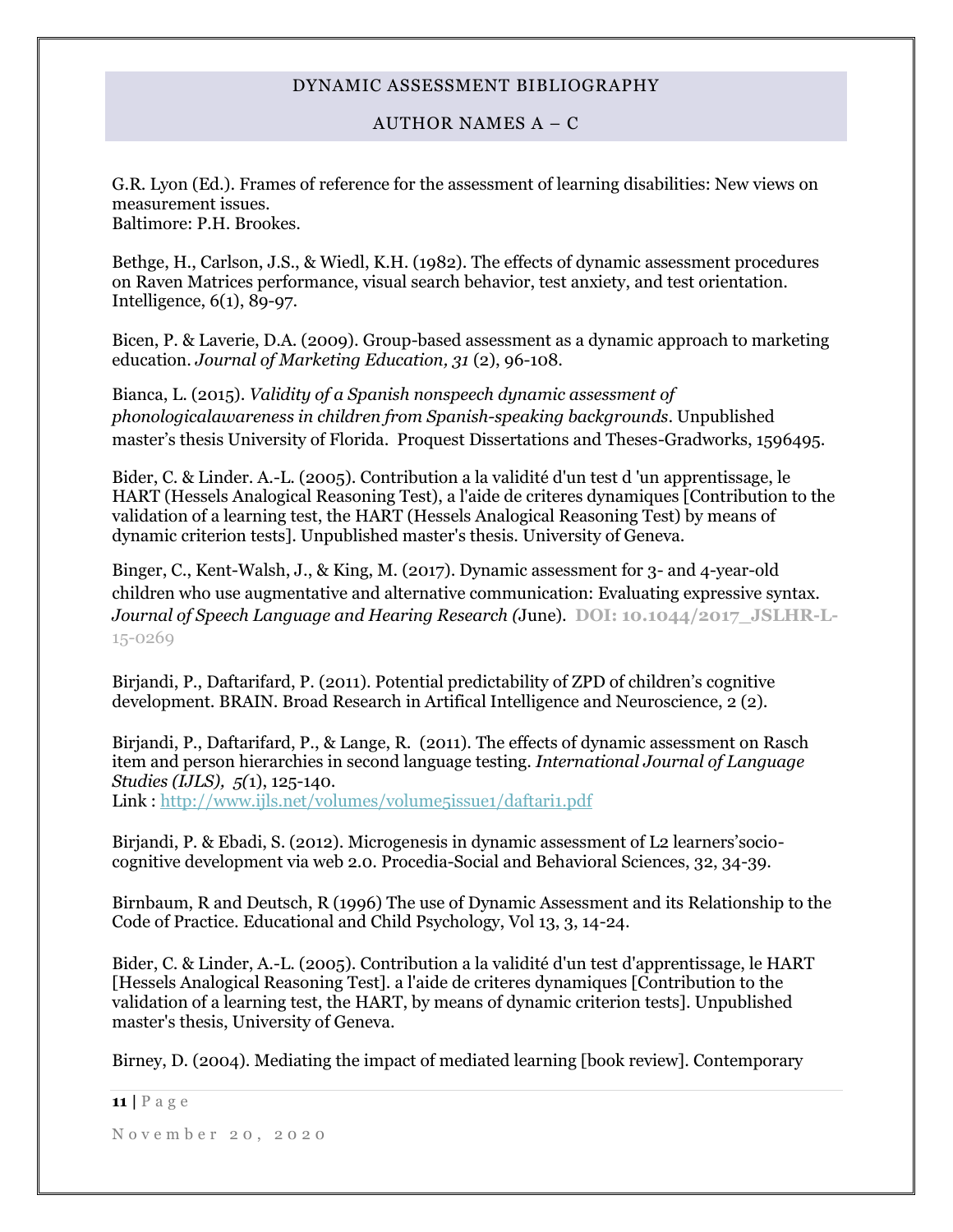# AUTHOR NAMES A – C

Psychology: 48 (5), 677-679.

Black, P. & William, D. (2009). Developing the theory of formative assessment. *Educational Assessment, Evaluation and Accountability, 21* (1), 5-31.

Blachowicz, C.L.Z.(1999). Vocabulary in dynamic reading assessment: Two case studies. Reading Psychology, 20(3), 213-236.

Blayney, Paul, Slava Kalyuga and John Sweller Using Cognitive Load Theory to Tailor Instruction to Levels of Accounting Students' Expertise *Journal of Educational Technology & Society* Vol. 18, No. 4 (October 2015), pp. 199-210

Bleichrodt, N., & Resing, W.C.M. (1994). Measuring intelligence and learning potential in iodine-deficient and noniodine-deficient populations. In J.B. Stanbury (Ed.), The damaged brain of iodine deficiency. Cognitive, behavioral, neuromotor, educative aspects. New York: Cogni-zant communication corporation. (p. 37-42).

Bodrova, E., & Leong, D. J. (2017). Focusing on "the Future Child". *Theories of Early Childhood Education: Developmental, Behaviorist, and Critical*, 58.

Boers, E. (2015). Beyond the eyes: The development of a dynamic assessment procedure to measure the communication potential of people with congenital deafblindness. Unpublished doctoral theses: University of Groningen (NL).

Boers, E., Janssen, M.J., Minnaert, A.E.M.G., & Ruijssenaars, W.A.J.J.M. (2013). The application of dynamic assessment in people communicating at a prelinguistic level: A descriptive review of the literature. International Journal of Disability, Development, and Education, 60(2) 119-145.

Boersa, E., Janssen, M & Minnaeart, A. (2013). The application of dynamic assessment in people communicating at a prelinguistic level: A descriptive review of the literature. *International Journal of Disability Development and Education, 60(2),*119-145.

Boeyens, J. (1989). Learning potential: A theoretical perspective. Pretoris, South Africa: Human Sciences Research Council.

Bohács, K. (2010). A dinamikus értékelés. A dinamikus értékelés definíciója és története. *Magyar Pedagógia, 110*(4), 311-328

Bolig, E. & Day, J.D. (1993). Dynamic assessment and giftedness: The promise of assessing training responsiveness. Roeper Review, 16(2), 110-113.

Boll, H.S. (1987). Maintenance and generalization during static and dynamic assessment in learning disabled, educable mentally retarded, and non-disabled children. Dissertation Abstracts International, 47 (11-A), 4070.

**<sup>12</sup> |** P a g e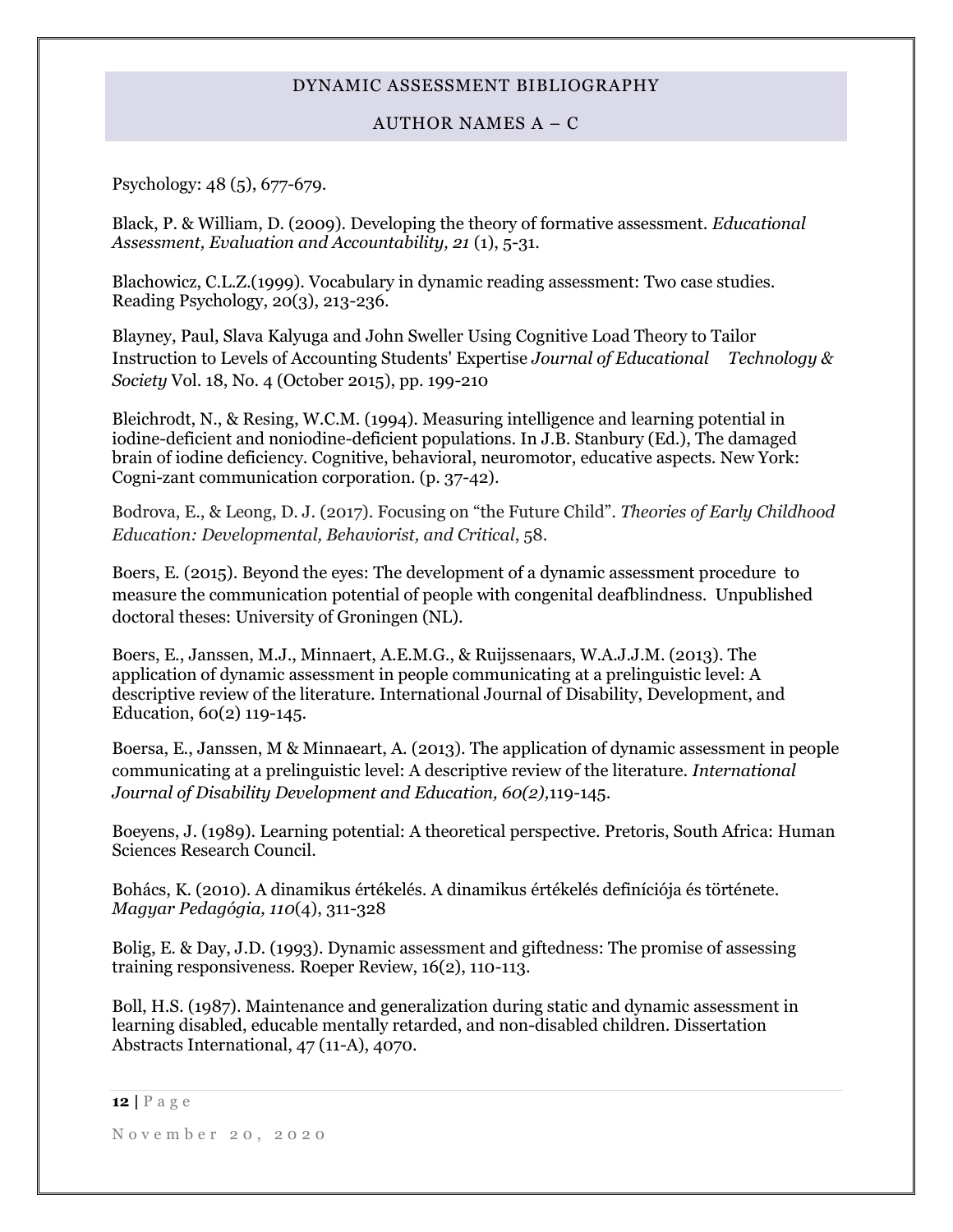# AUTHOR NAMES  $A - C$

Bonert, M. & Wilbert, J. (2016). Dynamisches Testen als neue perspective in der sonderpadagogischen diagnosotik - *Theorie, evidenzen, impulse für forschung und praxis. Zeitschrift* für Heilpedagogik, 67(4), 156-167.

Bonete, S., Vives, M. C., Fernández-Parra, A., Calero, M. D., & García-Martín, M. B. (2010). Potencial de aprendizaje y habilidades sociales en escolares con el trastorno de Asperger. / Learning potential and social skills in children with Asperger disorder. *Behavioral Psychology/Psicología Conductual: Revista Internacional Clínica y de la Salud, 18(3),* 473- 490.

Boosman, H., Bovend"Eerdt, T.J.H., Visser-Meily, J.M.A., Nijboer, T.C.W., & van Heugten, C.M. (2014). Dynamic testing of learning potential in adults with cognitive impairments: A systematic review of methodology and predictive value. *Journal of Neuropsychology, 20(4),* 

Boosman, H., Visser-Meily, J., Ownsworth, T., Winkens, I., & Van Heugten, C. M. (2014). Validity of the Dynamic Wisconsin Card Sorting Test for Assessing Learning Potential in Brain Injury Rehabilitation. *Journal of the International Neuropsychological Society*, *20*(10), 1034- 1044.

Borghetti, C. (2014). Comsiderations on dynamic assessment of intercultural competence, diversity, plurilinguaisma dnt heir imparct on language testing and assessment. *TEASIG conference Proceedings*, Siena, 17-20.

Borkowski, J.G., Carothers, S.S., Howard, K., Schatz, J., & Farris, J.R. (2007). Intellectual assessment and intellectual disability. In J.W. Jacobson, J.A. Mulick., & J. Rojahn (Eds). Handbook of intellectual and developmental disabilities. Issues in clinical child psychology (pp. 261-277). New York: Springer.

Borland, J.H. & Wright, L. (1994). Identifying young, potentially gifted, economically disadvantaged students. Gifted Child Quarterly, 38(4), 164-171.

[Börnert,](https://www.researchgate.net/profile/Moritz_Boernert) M. & Wilbert, J. (2016). Dynamisches Testen als neue Perspektive in der sonderpädagogischen Diagnostik - Theorie, Evidenzen, Impulse für Forschung und Praxis*. Zeitschrift für Heilpadagogik, 67*, 156-167.

Bornert-Ringleb, M. & Wilbert, J. (2019). Beitrag eines dynamischen gegenuber einem statischen Test kognitiver Fahigkeiten zur Vorhersage der Schulleistung. *Empirische Sonderpadagogik, 3,* 175-190.

Bosma, T. (2011). *Dynamic testing in practice: Shall I give you a hint?* Doctoral dissertation, University of Leiden. The Netherlands: Iskamp Drukkers B.V., Enchede

Bosma, T.& Resing, W.C.M. (2006). Dynamic assessment and a reversal task: A contribution to needs-based assessment. Educational & Child Psychology, 23(3), 81-98.

#### **13 |** P a g e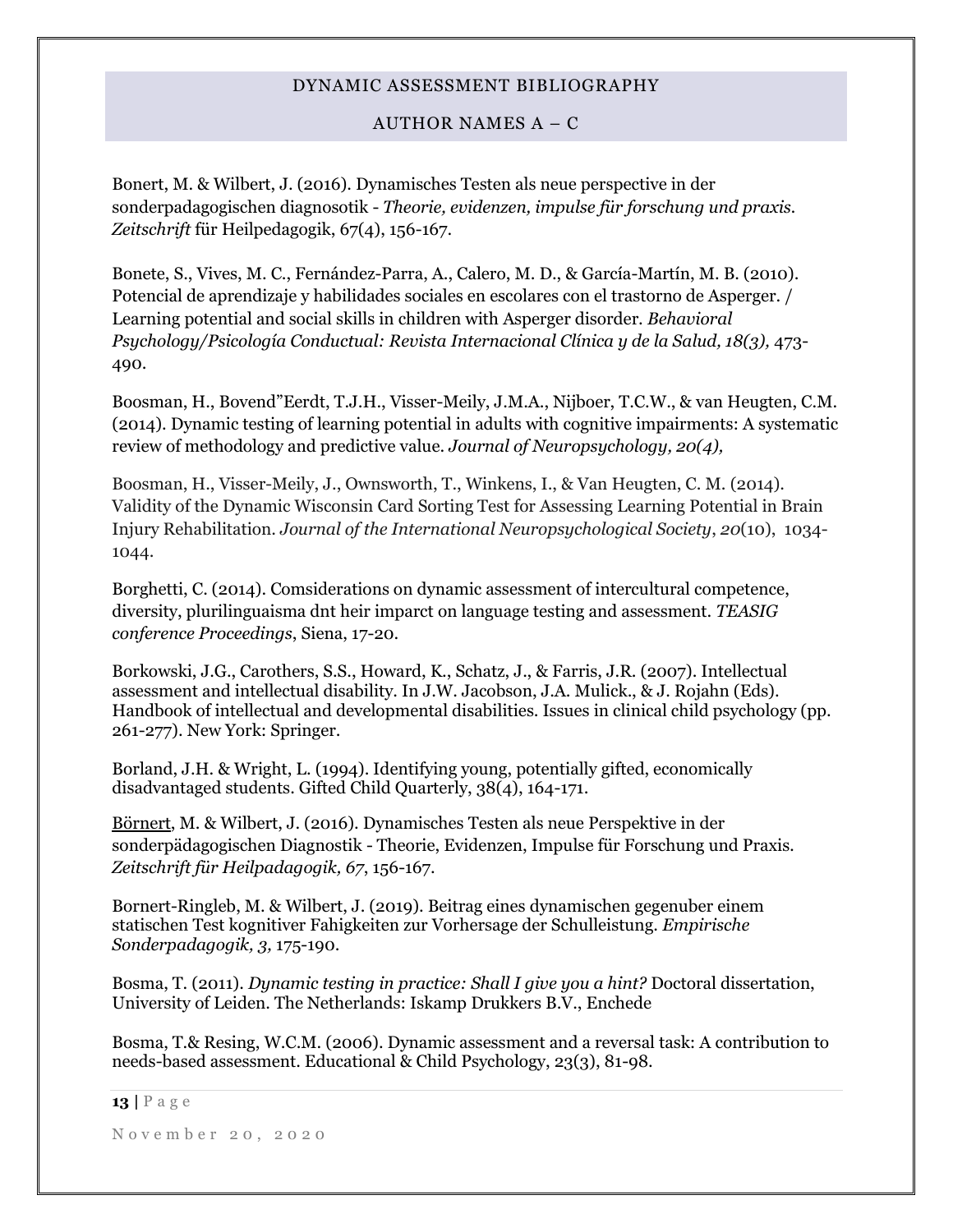# AUTHOR NAMES A – C

Bosma, T. & Resing, W.C.M. (2008). Bridging the gap between diagnostic assessment and classroom practice. Journal of Cognitive Education and Psychology [online], & (2), 174-198.

Bosma, T. & Resing, W.C.M. (2010). Teacher's appraisal of dynamic assessment outcomes: Recommendations for weak mathematics-performers. Journal of Cognitive Education and Psychology, 9(2),91-115.

Bosma, T., Stevenson, C. E., & Resing, W. C. (2017). Differences in need for instruction: dynamic testing in children with arithmetic difficulties. *Journal of Education and Training Studies*, *5*(6), 132-145.

Bosson, M.S. (2003). Le potentiel d'apprentissage en raisonnement analogique: Construction d'un instrument d'évaluation en groups basé sur une échelle de Rash [Learning potential in analogical reasoning: Construction of a Rasch-scaled instrument for groupwise assessment]. Unpublished master's thesis. University of Geneva.

Bøttcher, L. & Dammeyer, J. (2016). Learning and teaching when the child has special educational needs. Development and Learning of Young Children with Disabilities, volume 13, *International Perspectives on Early Childhood Education and Development*, 131-153.

Botting, N., Dipper, L., & Hilari, K. (2017). The effect of social media promotion on academic article uptake. *Journal of the Association for Information Science and Technology*, *68*(3), 795- 800.

Bountrogianni, M. (1990). Dynamic assessment: Implications for classroom consultation, peer tutoring and parent education. In E. Cole & J.A. Siegel (Eds.). Effective consultation in school psychology (pp. 129-140). Kirkland, WA: Hogrefe & Huber. Braun, C., Rennie, B.J., & Gordon, C.J. (1987). An examination of contexts for reading assessment. Journal of Educational Research, 89(5), 283-289.

Brandao, S., Cadime, I., Ribeiro, I., & Viana, F.L. (2014). Evaluating listening comprehension in children using a dynamic assessment approach: An exploratory study. *European Journal of Developmental Psychology, 11(6),* 746-753.

Brice, A. & Perkins, C. (1997). What is required for transition from the ESL classroom to the general education classroom? A case study of two classrooms. Journal of Children's Communication Development, 19 (1), 13-22.

Bridges, Mindy Sittner; Catts, Hugh W. The use of a dynamic screening of phonological awareness to predict risk for reading disabilities in kindergarten children. Journal of Learning Disabilities, Vol 44(4), Jul-Aug 2011, 330-338.

Bridges, M. S. & Catts, H. W. (2011). The use of a dynamic screening of phonological awareness to predict risk for reading disabilities in kindergarten children. Journal of Learning Disabilities, 44(4), 330-338.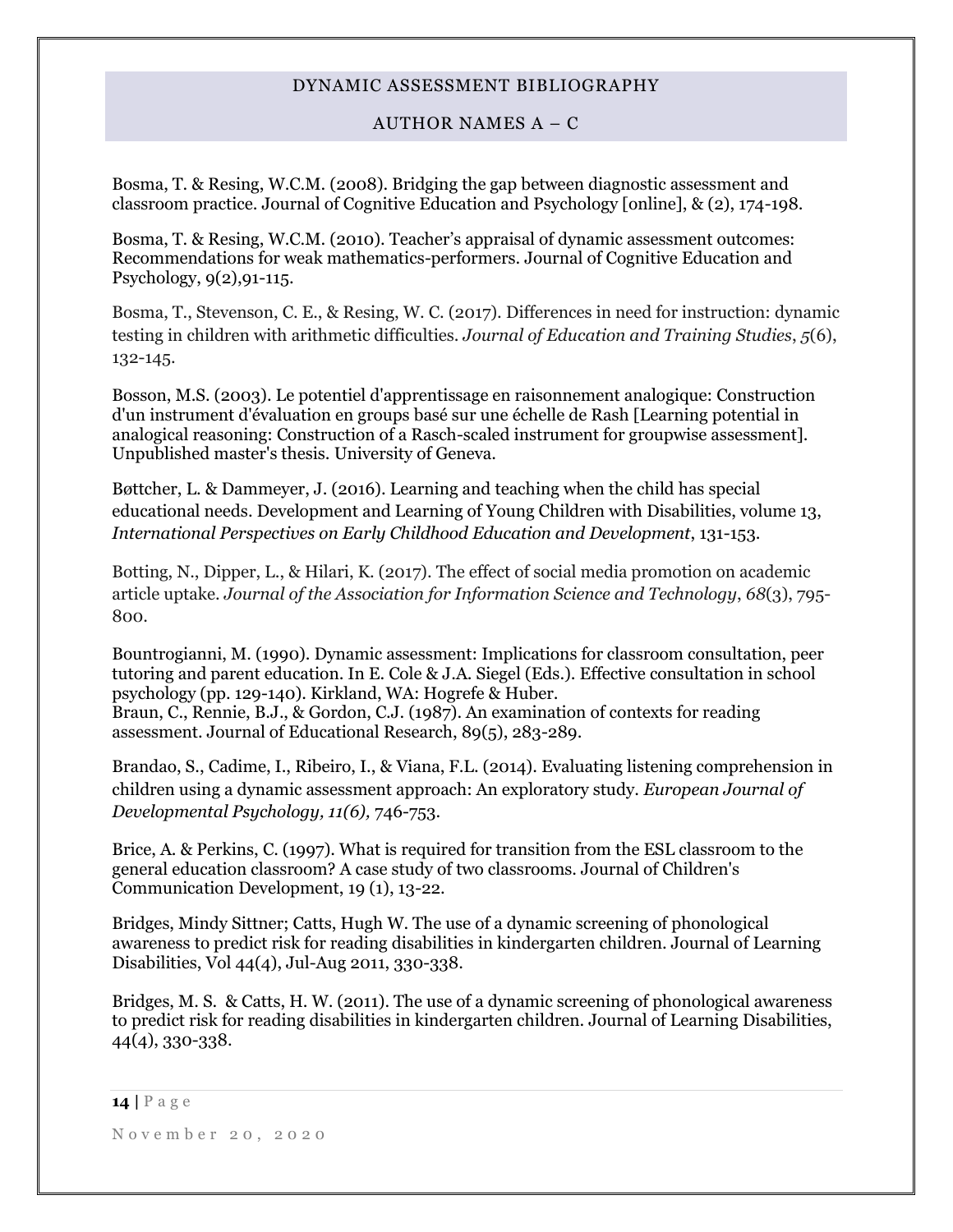### AUTHOR NAMES  $A - C$

Brondi Smith, K. (1993). An investigation of the application of Feuerstein's Learning Potential Assessment Device with school-identified adolescents with learning disabilities. Dissertation Abstracts International, 54(2-A), 460.

Brooks, R. (2014). Professional Practice Report 1: A critical examination of the use of the Dynamic Assessment of Learning Potential in Educational Psychology Practice. Unpublished doctoral thesis: University of Birmingham, Department of Applied Educational and Child Psychology.

Brown, A.L., Campione, J.C., Webber, L.S., & McGilly, K. (1992). Interactive learning environment: A new look at assessment and instruction. In B. Gifford & M.C. O'Connor (Eds.). Changing assessments: Alternative views of aptitude, achievement and instruction. Evaluation in education and human services (pp. 121-211). New York: Kluwer Academic/Plenum.

Brown, A.L. & Ferrara, R.A. (1985). Diagnosing zone sof proximal development. In J. Wertsch (Ed.). Culture, communication, and cognition: Vygotskian perspectives (pp. 272-305). New York: Cambridge University Press.

Brown, A. L. & Ferrara, R.A. (1999). Diagnosing zones of proximal development. In P. Lloyd & Fernyhough, C. (Eds.). Lev Vygotsky: Critical assessments: The zone of proximal development, Vol. III (pp. 225-256). Florence, KY: Taylor & Francis/Routledge.

Brown, A.L. & French, L.A. (1979). The zone of potential development: Implications for intelligence testing in the year 2000. Intelligence, 3, 255-273.

Brown, C.T. (2016). Equipping minds for Christian education: Learning from neuroscience for Christian educators. *Christian Education Journal. 13 (1),*147-168.

Brozo, W.G. (1990). Learning how at-risk readers learn best: A case for interactive assessment. Journal of Reading, 33(7), 522-527.

Bruce, S.M., Luckner, J.L. & Ferrell, K.A. (2017). Assessment of students with sensory disabilities: Evidence-based practices. *Assessment for Effective Intervention.* DOI: <https://doi.org/10.1177/1534508417708311>

Büchel, F. (2006). Analogical reasoning in students with moderate intellectual disability: Reasoning capacity limitations or memory overload? Educational & Child Psychology, 23(3), 61- 80.

Büchel, F.P. & Paour, J.L. (1990). Introduction: Contributions a l'étude de potentials d'apprentissage et de dévelopment. European Journal of Psychology of Education, 5(2).

Büchel, F.P. & Scharnhorst, U. (1993). The Learning Potential Assessment Device (LPAD): Discussion of theoretical and methodological problems. In J.H.M. Hamers, K. Sijtsma, et al. (Eds.). Learning potential assessment: Theoretical, methodoligical and practical issues (pp. 83- 111). Lisse: Swets & Zeitlinger.

**15 |** P a g e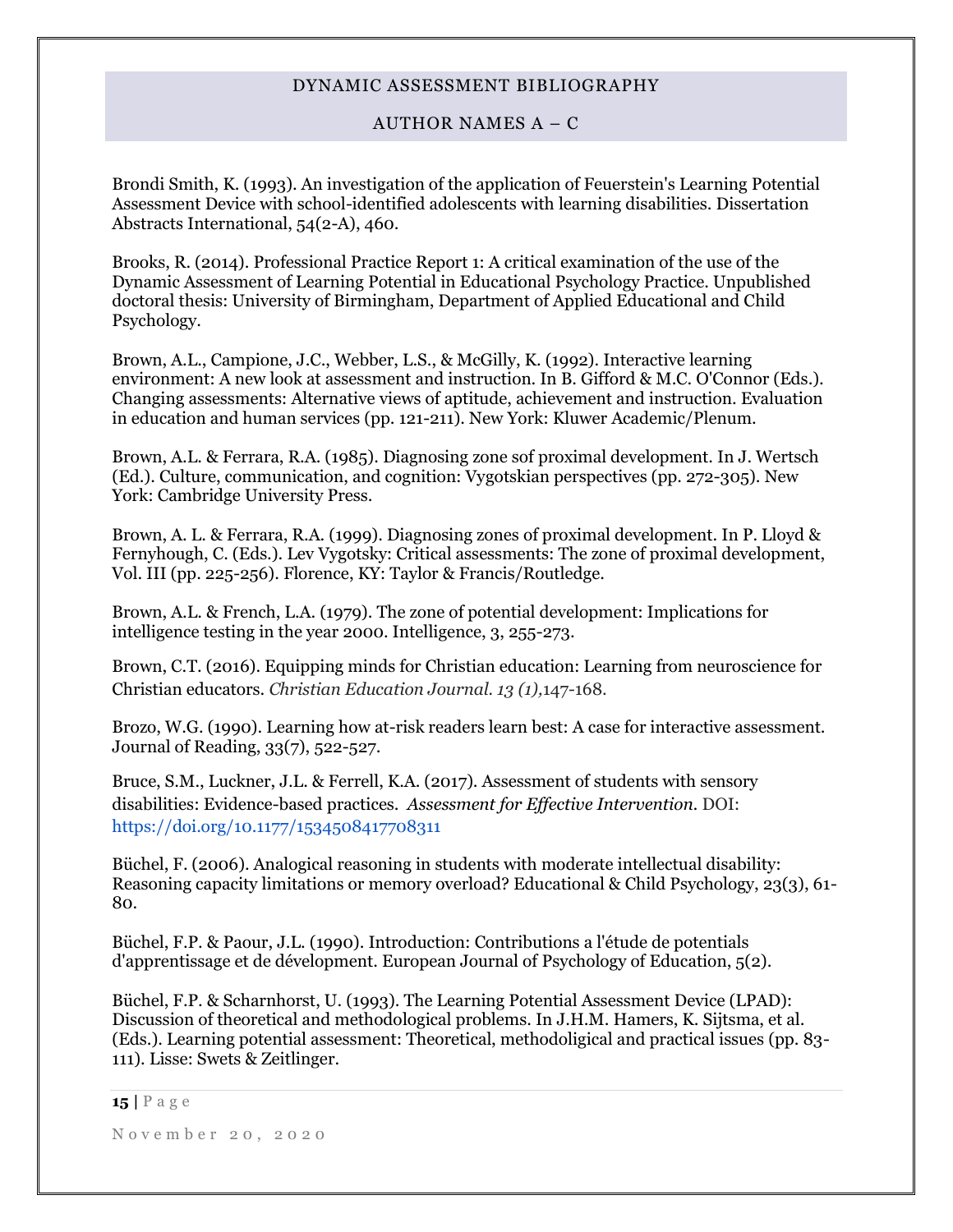# AUTHOR NAMES A – C

Büchel, F.P., & Schlatter, C. (1995a). Organisation de Points. Version standardisée. Document non publié. Université de Genève, Faculté de Psychologie et des Sciences de l'Eduaction.

Büchel, F.P., & Schlatter, C. (1995b). Figure complexe. Version standardisée. Document non publié. Université de Genève, Faculté de Psychologie et des Sciences de l'Eduaction.

Büchel, F.P., & Schlatter, C. (1996). Set Variation I. Version standardisée. Document non publié. Université de Genève, Faculté de Psychologie et des Sciences de l'Eduaction.

Büchel, F.P., & Schlatter, C. (2001). Apprentissages cognitifs. In J.A. Rondal & A. Comblain (Dir.), Manuel de psychologie des handicaps: sémiologie et principes de remédiation (ch. 2, pp. 49-80). Sprimont: Mardaga.

Büchel, F.P., & Hessels-Schlatter, C. (in preparation). The Analogical Reasoning Learning Test. Manual. Berne: Hogrefe.

Büchel, F.P., Schlatter, C., & Scharnhorst, U. (1997). Training and assessment of analogical reasoning in students with severe learning difficulties. Educational and Child Psychology, 14(4), 83-94.

Budoff, M. (1967). Learning potential among institutionalized young adult retardates. American Journal of Mental Deficiency, 72(3), 404-411.

Budoff. M. (1968). Learning potential as a supplementary testing procedure. In J. Hellmuth (Ed.). Learning Disorders, Vol. 3. Seattle, WA: Special Child.

Budoff, M. (1987a). Measures for assessing learning potential. In C.S. Lidz (Ed.). Dynamic assessment: An interactive approach to evaluating learning potential (pp. 173-195. New York: Guilford.

Budoff, M. (1987b). The validity of learning potential assessment. In C.S. Lidz (Ed.). Dynamic assessment: An interactional approach to evaluating learning potential (pp.52-81). New York: Guilford.

Budoff, M. & Corman, L. (1976). Effectiveness of a learning potential procedure in improving problem-solving skills of retarded and nonretarded children. American Journal of Mental Deficiency, 81, 260-264.

Budoff, M., & Friedman, M (1964). "Learning potential" as an assessment approach to the adolescent mentally retarded. Journal for Consulting Psychology, 28, 434-439.

Budoff, M. & Hamilton, J.L. (1976). Optimizing test performance of moderately and severely mentally retarded adolescents and adults. American Journal of Mental Deficiency, 81, 49-57.

Budoff, M., Meskin, J., & Harrison, R.H. (1971). Educational test of the learning-potential

#### **16 |** P a g e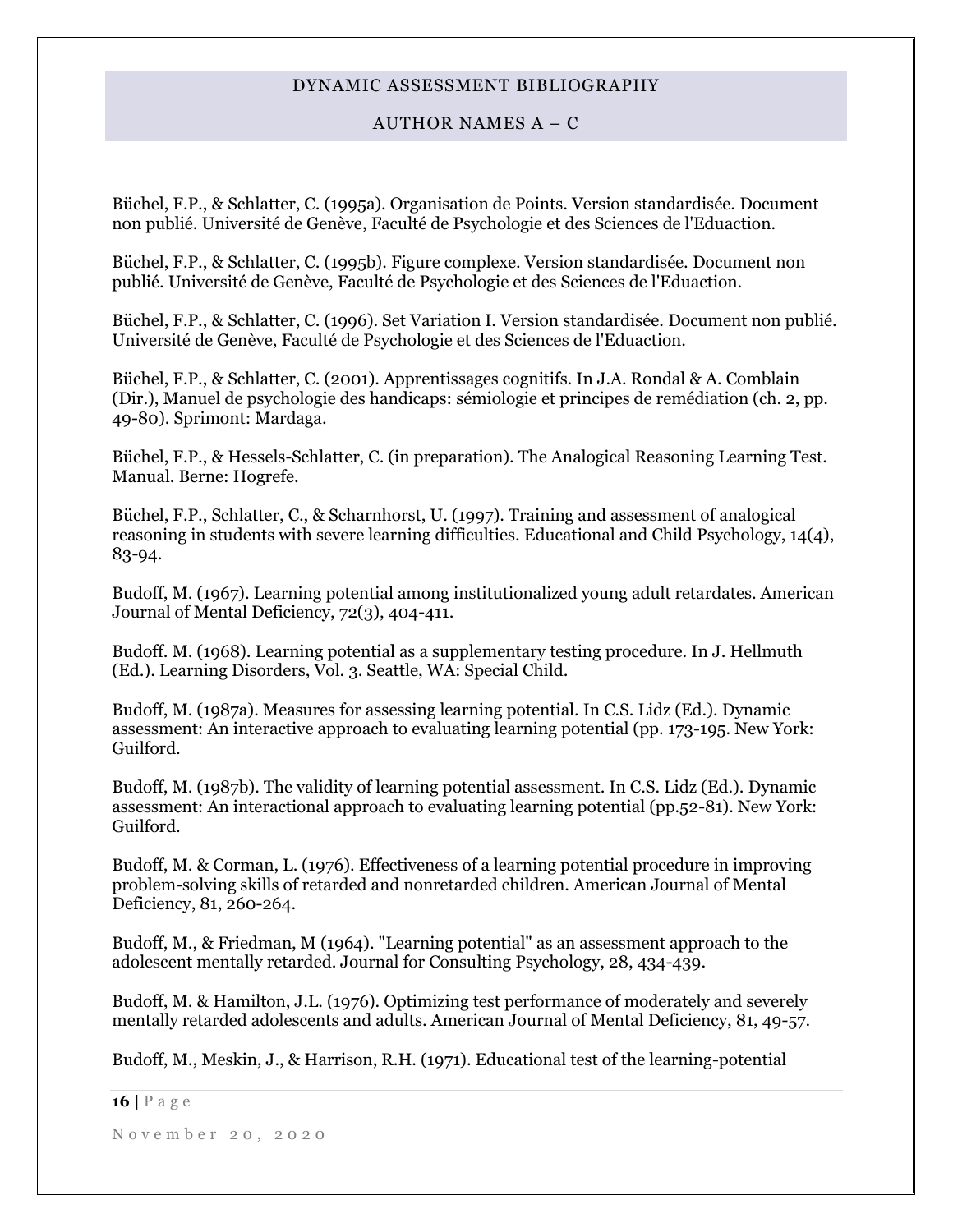# AUTHOR NAMES A – C

hypothesis. American Journal of Mental Deficiency, 76, 159-169.

Bunderson, C.V. (2004). Technoogy and theory as drivers for deeper-than-predicted changes. Measurement: Interdisciplinary Research and Perspectives, 2(1), 37-40.

Burden, B. (2002). Dynamic assessment: Prevailing models and applications. Dynamic assessment of young children [book reviews]. British Journal of Educational Psychology, 72(4), 607-608.

Burger-Veitmeijer, E.J. Minnaert, A.E.M.G., & Van den Bosch, E.J. (2015). Intellectually gifted students with possible characteristics of ASD: A multiple case study of psycho-educational assessment practices. European Journal of Special Needs Education.

Burns, M.S. (1984). Comparison of "graduated prompt" and "mediational" dynamic assessment and static assessment with young children. Dissertation Abstracts International, 45(3-A), 818. [also, ED313112]

Burns, S. (1991). Comparision of two types of dynamic assessment with young children. The International Journal of Dynamic Assessment and Instruction, 2, 29-42.

Burns, M.S.(1996). Dynamic assessment: Easier said than done. In J.G. Luther, E. Cole, et al. (Eds). Dynamic assessment for instruction: From theory to application (pp. 182-188). North York, ON: Captus.

Burns, M.S., Delclos, V.R., Vye, N.J., & Sloan, K. (1992). Changes in cognitive strategies in dynamic assessment. International Journal of Dynamic Assessment & Instruction, 2(2), 45-54.

Burns, M.S., Delclos, V.R., Vye, N.J., & Sloan, K. (1996). Changes in cognitive strategies in dynamic assessment. In M. Luther, E. Cole, & P. Gamlin (Eds.). Dynamic assessment for instruction: From theory to application. Toronto: Captus University Publications.

Burns, M.S., Haywood, H.C. & Delclos, V.R. (l987). Young children's problem-solving strategies: an observational study. Journal of Applied Developmental Psychology, 8, ll3-121.

Burns, M.S., Vye, N.J., Bransford, J.D., Delclos, V., & Ogan, T. (1987). Static and dynamic measures of learning in young handicapped children. Diagnostique, 12, 59-73.

Burton, V. .J. & Watkins, R.V. (2007). Measuring word learning: Dynamic versus static assessment of kindergarten vocabulary. Journal of Communication Disorders, 40(5), 335-356. Byers, R.W. (2002). Using Feuerstein's methodology to dynamically assess visuospatial cognitive ability in individuals with early-stage Alzheimer's disease and other cognitive dysfunctions. Dissertation Abstracts International: Section B: The Sciences & Engineering, Aug., 63 (2-B), 75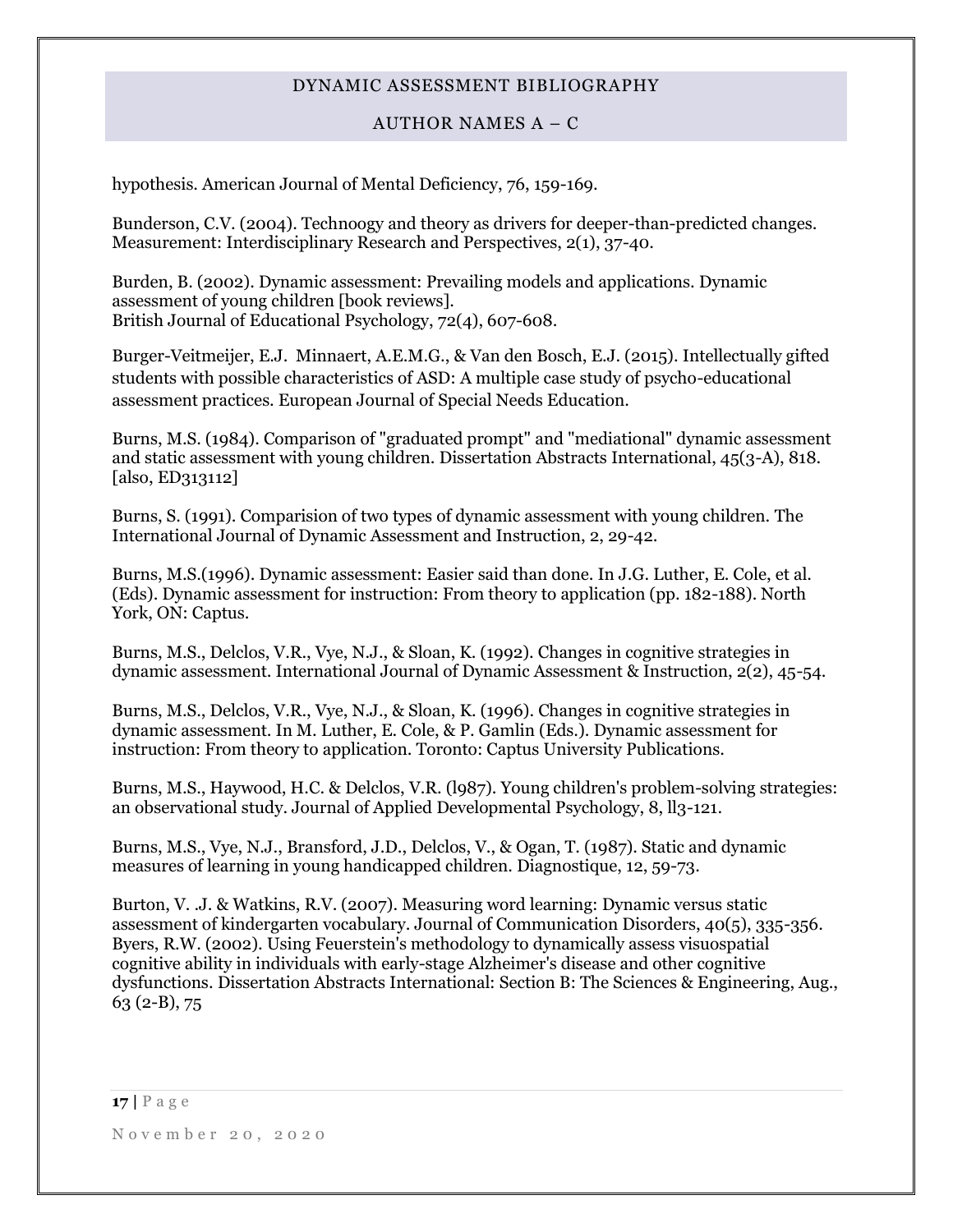AUTHOR NAMES A – C

Bury, J., & Masuzawa, Y. (2018). Non-hierarchical learning: Sharing knowledge, power and outcomes. *Journal of Pedagogic Development, 8(1).*

Butler, Y.G. (2017). Challenges and future directions for young learners' English language assessments and validity research. In M.K. Wolf & Y.G. Butler (Eds.). *English language proficiency assessments for young learners (pp. 193-213).* Taylor & Francis.

Bylund, J. (2012). Dynamic assessment: An introductory resource guide for school psychologists. Unpublished doctoral dissertation, Shirley Mount Hufstedler School of Education, Educational Psychology, Alliant International University, San Diego Campus.

Bylund, J. (2013). Dynamic assessment: An introductory resource guide for school psychologists. Dissertation Abstracts International Section A: Humanities and Social Sciences, 73(8-A(E)). No Pagination Specified.

# <span id="page-17-0"></span> $\bf C$  B[ACK TO TOP](#page-0-1)

Cacchione, A. (2015). Creative use of Twitter for dynamic assessment in language learning classroom, at the university. Interaction Design and Architecture(s) Journal, 24, 145-161.

Cacchione, A. (2018). Twitter in the language learning classroom at the university: An experimentation for dynamic and authentic assessment. In A.D. Bravo, A.M. Alves, C. Martins, E.M. Silva, & I. Chumbo (Eds.). *Culturas,identidades e litero-linguas estrangeiras atas do I coloquio international de linguas estrangeiras.* Servicos de Imagem do Instituto Politecnico de Graganca, 115-135. Portugal.

Caffrey, E. (2008). A comparison of dynamic assessment and progress monitoring in the prediction of reading achievement for students in kindergarten and first grade. Dissertation Abstracts International Section A: Humanities and Social Sciences, 68(12-A), 5045.

Caffrey, E., Fuchs, D., & Fuchs, L.S. (2008). The predictive validity of dynamic assessment: A review. Journal of Special Education, January.

Calero, M.D. (1987). Un nuevo instrumento de Evaluación del Potencial de Aprendizaje (EPA). Evaluación Psicológica/Psychological Assessment, 3 (1) 137-141.

Calero, M.D. (1989). Análisis Bibliométrico de las Técnicas de Potencial de Aprendizaje. Estudios de Psicología,38, 81-88.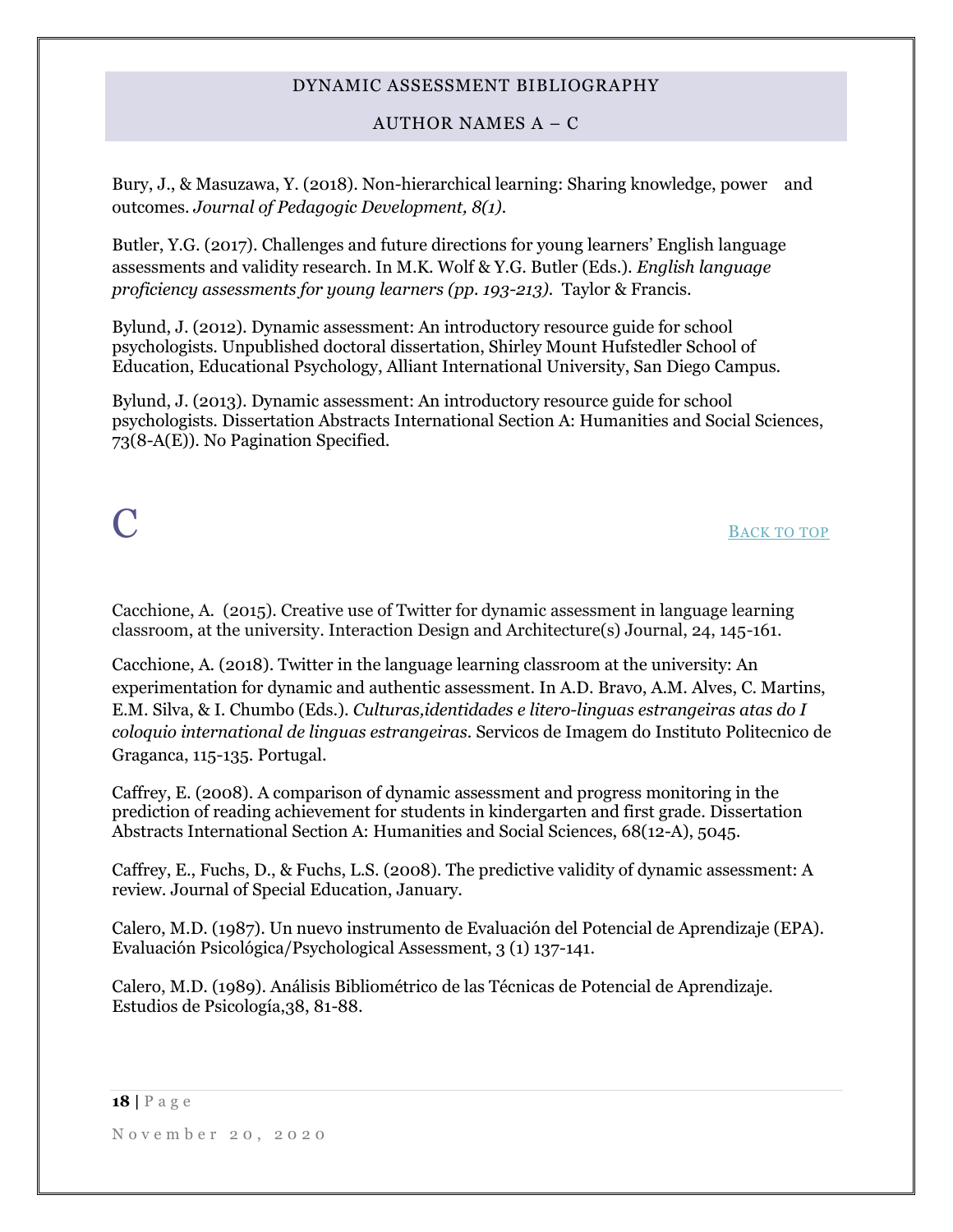# AUTHOR NAMES A – C

Calero, M.D. (1990) La Evaluación del Potencial de Aprendizaje: Estado Actual. Revista de Educación, (293) 399- 415.

Calero, M.D. (1995). Modificacion De La Inteligencia/ Intelligence Modification Sistemas De Evaluacion E Intervencion (Psicologia). Piramide Ediciones Sa

Calero, M. D. (Ed.). (1995). Modificación de la Inteligencia: Sistemas de evaluación y entrenamiento. Madrid, Pirámide. ISBN: 84- 368-0899-1

Calero, M.D. (2002). La Mediación: acercamiento al niño con síndrome de Down en la escuela. En M.A. Robles, L. Almazán y J.A. Torres (ED.): Síndrome Down y educación: una mirada hacia el futuro. Asociación Síndrome Down, Jaén, PP. 197-208. ISBN: 84-95233-33-9

Calero, M.D. (2004). La validez de las técnicas de evaluación del potencial de aprendizaje. Psicothema, 16 (2) 217-221.

Calero, M.D. & Belchi, J. (1989). La generalización del entrenamiento en las Técnicas de Potencial de Aprendizaje. Estudios de Psicología, 38, 69-79.

Calero, M.D., Belen, G-M. M., & Robles, M.A. (2011). Learning potential in high IQ children: The contribution of dynamic assessment to the identification of gifted children. *Learning and Individual Differences*, *21*(2), 176-181.

Calero, M.D, Fernández-Parra, A., López-Rubio, S. & Carles, R., Mata, S., Vives, M.d. C., Navarro, E., & Márquez, J. (2012). Variables involved in personal, social and school adjustment in a sample of preschool-aged children from different cultural backgrounds *Eur J Psychol Educ.*

Calero, M. D., García-Martin, M. B., & Robles, M.A. (2011). Learning potential in high IQ children: The contribution of dynamic assessment to the identification of gifted children. *Learning and Individual Differences, 21(2),* 176-18

Calero,M.D., Gómez-Pérez. M. M., & Sierra. S. M. (2017). Learning potential and executive functions in children in social exclusion: Using a mediational training programme. *Educational & Child Psychology, 24(1).*

Calero, M.D. & Lozano, M.A. (1994). La Evaluación del potencial de aprendizaje en ancianos. Revista de Psicología General y Aplicada, 47, 89-100.

Calero, M.D. & Marquez, J. (1996). El Juego del Dibujo y la Palabra. Test de Potencial de Aprendizaje para la Lectura. Granada, Magic Color. ISBN 84-922013-1-2

Calero, M.D. & Marquez, J.(1998). Psychometric Properties of a Learning Potential Test for Reading: The Picture Word Game. European J. of Psychological Assessment, 14 (2) 124-133.

**19 |** P a g e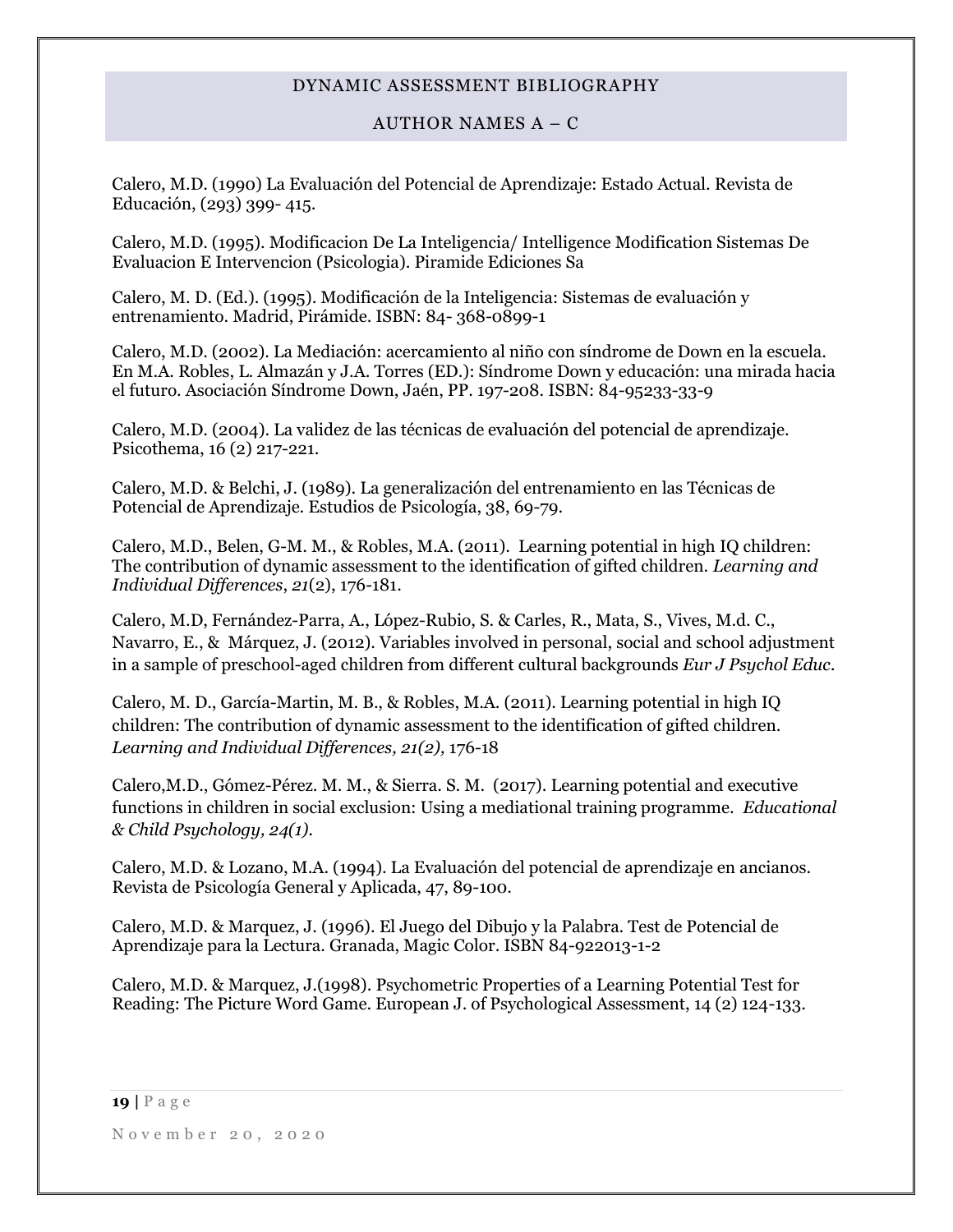# AUTHOR NAMES  $A - C$

Calero, M.D., Mata, S., Rosario, C., Vives, C., Lopez-Rubio, S. Fernandez-Parra, A., Navarro, E.(2013). Learning potential and adaptation the educational context: The usefulness of the ACFS for assessing immigrant preschool children. *Psychology in the Schools, 50(7),* 705-721.

Calero, M.D., Mata, S., Carles, R., Vives, C., Lopez-Rubio, S., Fernandez-Parra, A., & Navarro E. (2013). Learning potential assessment and adaptation to the educational context: The usefulness of the ACFS for assessing immigrant preschool children. *Psychology in the Schools.*

Calero, M.D. & Navarro, E. (2000). Relationship between plasticity, mild cognitive impairment and cognitive decline. Archives of Clinical Neuropsychology, 19, 653-660.

Calero, M.D. & Navarro, E. (2003). El test de aprendizaje de posiciones: un instrumento de medida de la plasticidad del anciano deterioro cognitivo leve. Revista de Neurología, 36 (7) 619- 624.

Calero, M.D. & Navarro, E. (2004). Relation between plasticity, mild cognitive impairment and cognitive decline. Archives of Clinical Neuropsychology, 19, 623-660

Calero, M.D., Mata, S., Bonete, S., Molinero, C. & Gomez-Pérez, M.M. (2015). Relations between learning potential, cognitive and interpersonal skills in Asperger children. *Learning and Individual Differences, 41.*

Calero, M.D., Navarro, E., Arnedo, M.L., Garcia-Berben, T.M. & Robles, P. Estimación del potencial de rehabilitación en ancianos con y sin deterioro cognitivo asociado a demencias. Revista Española de Geriatría y Gerontología, 2000, 35 (S2), 44-50.

Calero, M. Dolores; Belen, García-Martin M.; Robles, M. Auxiliadora. Learning potential in high IQ children: The contribution of dynamic assessment to the identification of gifted children.Learning and Individual Differences, Vol 21(2), Apr 2011, 176-181.

Camilleri, B. (2005). Review of Dynamic Assessment and Intervention: Improving children's narrative abilities. International Journal of Language & Communication Disorders, 40(2), 240- 24.

Camilleri, B. & Botting, N. (2013). Beyond static assessment of children's receptive vocabulary: The dynamic assessment of word learning (DAWL). International Journal of Language & Communication Disorders, 48(5), 565-581.

Camilleri, B., Hasson, N. & Dodd, B.(2014). Dynamic assessment of bilingual children's language at the point of referral. Educational & Child Psychology Vol. 31 No. 2, 56-70.

Camilleri, B., Hassson, N. & Dodd, B. (2014). Dynamic assessment of bilingual children's language at the point of referral. *Educational and Child Psychology, 31(2),* 57-72.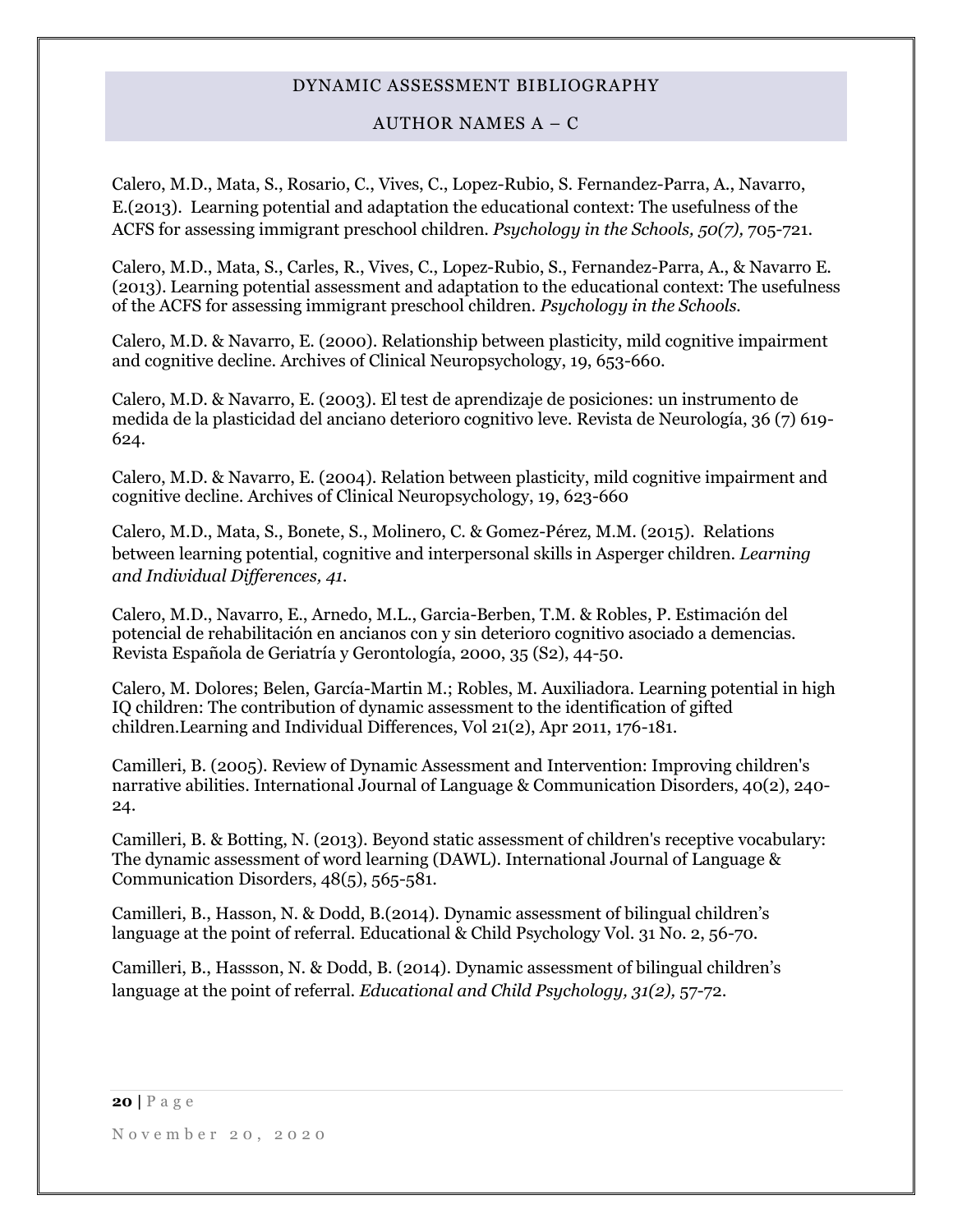# AUTHOR NAMES  $A - C$

Camilleri, B. & Law, J. (2007). Assessing children referred to speech and language therapy: Static and dynamic assessment of receptive vocabulary. Advances in Speech-Language Pathology, 9 (4), 312-322.

Camilleri, B. & Law, J. (2013). Dynamic assessment of word learning skills of pre-school children with primary language impairment. International Journal of Speech-Language Pathology, October.

Camilleri, B. & Law, J. (2014). Dynamic assessment of word learning skills of pre-school children with primary language impairment*. International Journal of Speech-Language Pathology, 16(5),* 507-515.

Campbell, W., Kennedy, J., Pollock, N. & Missiuna. C. (2016) Screening children through Response to Intervention and Dynamic Performance Analysis: The example of partnering for change. *Current Developmental Disorders Reports*, 1-6.

Campione, J.C. (1989). Assisted assessment: A taxonomy of approaches and an outline of strengths and weaknesses. Journal of Learning Disabilities, 22(3), 151-165.

Campione, J.C. & Brown, A.L. (1984). Learning ability and transfer propensity as sources of individual differences in intelligence. In P.H. Brooks, R. Sperber, & C. McCauley (Eds.). Learning and cognition in the mentally retarded (pp. 265-293). Hillsdale, NJ: Lawarence Erlbaum.

Campione, J.C.& Brown, A.L. (1985). Dynamic assessment: One approach and some initial data. Technical Report No. 361. Cambridge, MA: Illinois University, Urbana. Center for the Study of Reading. ED269735

Campione, J.C. & Brown, A.L. (1987). Linking dynamic assessment with school achievement. In C.S. Lidz (Ed.). Dynamic assessment: An interactional approach to evaluating learning potential (pp. 82-115). New York: Guilford.

Campione, J.C. & Brown, A.L. (1990). Guided learning and transfer: Implications for approaches to assessment. In N. Frederiksen, R.Glaser et al. (Eds.). Diagnostic monitoring of skill and knowledge acquisition (pp. 141-172). Hillsdale, NJ: Erlbaum.

Campione, J.C., Brown, A.L., & Bryant, N.R. (1985). Individual differences in learning and memory. In R.J. Sternberg (Ed.). Human abilities: An information-processing approach (pp. 103-126). New York: W.H. Freeman.

Campione, J.C., Brown, A.L. Ferrara, R.A., & Bryant, N.R. (1984). The zone of proximal development: Implications for individual differences in learning. New Directions for Child Development, 23, 77-91.

**21 |** P a g e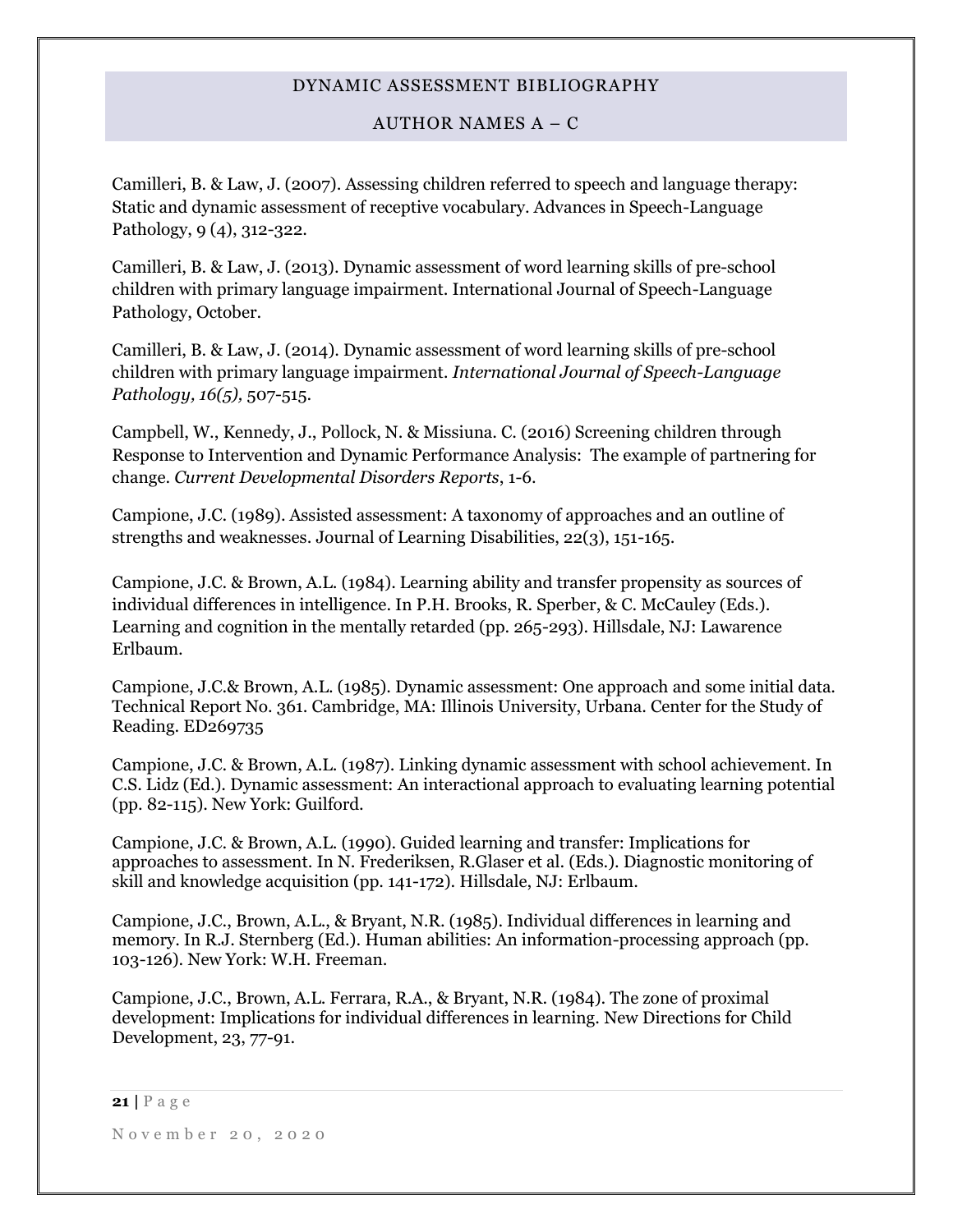# AUTHOR NAMES  $A - C$

Candeias, A.A., Silva, J., Saragoça, M.J. & Rebocho, M. (2011). Dynamic assessment of students with difficulties in learning and development based on portfolios. In J. Lebeer, A. Candeias, & L. Gracio (Eds.). With a different glance: Dynamic assessment of functioning of children oriented at development and inclusive learning (pp.227- 235). Antwerp, Belgium: Garant-Uitgevers.

Canty, A. L., Neumann, D. L., Fleming, J., & Shum, D. H. (2017). Evaluation of a newly developed measure of theory of mind: The virtual assessment of mentalising ability. *Neuropsychological Rehabilitation*, *27*(5), 834-870.

Cao, T.H., Jung, J.Y. & Lee, J. (2017). Assessment in gifted education: A review of the literature from 2005 to 2016. *Journal of Advanced Academics.* 10.1177/1932202X17714572

Carbarcas, [Lizeth Katherine Vergara;](https://search.proquest.com/indexinglinkhandler/sng/au/Lizeth+Katherine+Vergara+Cabarcas/$N;jsessionid=D61AB31B2D23C4AB17C569588DEE5CF8.i-07b30e126e07f6d9e) [Dilson Javier Castellon Barrios;](https://search.proquest.com/indexinglinkhandler/sng/au/Dilson+Javier+Castellon+Barrios/$N;jsessionid=D61AB31B2D23C4AB17C569588DEE5CF8.i-07b30e126e07f6d9e) [López Caraballo, José](https://search.proquest.com/indexinglinkhandler/sng/au/L$f3pez+Caraballo,+Jos$e9+Luis/$N;jsessionid=D61AB31B2D23C4AB17C569588DEE5CF8.i-07b30e126e07f6d9e)  [Luis;](https://search.proquest.com/indexinglinkhandler/sng/au/L$f3pez+Caraballo,+Jos$e9+Luis/$N;jsessionid=D61AB31B2D23C4AB17C569588DEE5CF8.i-07b30e126e07f6d9e) [Vásquez Rossi, Carlos Alberto;](https://search.proquest.com/indexinglinkhandler/sng/au/V$e1squez+Rossi,+Carlos+Alberto/$N;jsessionid=D61AB31B2D23C4AB17C569588DEE5CF8.i-07b30e126e07f6d9e) [Becker Arroyo, Eric Arturo](https://search.proquest.com/indexinglinkhandler/sng/au/Becker+Arroyo,+Eric+Arturo/$N;jsessionid=D61AB31B2D23C4AB17C569588DEE5CF8.i-07b30e126e07f6d9e)[.Zona](https://search.proquest.com/pubidlinkhandler/sng/pubtitle/Zona+Pr$f3xima/$N/2027435/OpenView/2260012957/$B/B7A606BE6E374EB8PQ/1;jsessionid=D61AB31B2D23C4AB17C569588DEE5CF8.i-07b30e126e07f6d9e)  [Próxima;](https://search.proquest.com/pubidlinkhandler/sng/pubtitle/Zona+Pr$f3xima/$N/2027435/OpenView/2260012957/$B/B7A606BE6E374EB8PQ/1;jsessionid=D61AB31B2D23C4AB17C569588DEE5CF8.i-07b30e126e07f6d9e) (2019).Evaluación Dinámica para la Enseñanza de Lenguas *Barranquilla [Iss.](https://search.proquest.com/indexingvolumeissuelinkhandler/2027435/Zona+Pr$f3xima/02019Y01Y01$232019$3b++$2830$29/$B/30;jsessionid=D61AB31B2D23C4AB17C569588DEE5CF8.i-07b30e126e07f6d9e) 30,*

Carbello, G. (2012). Gula para la evaluacion del TEL: Algunas consideraciones/Assessment guide for specific language impairment: Some considerations. Revista de Logopedia. Foniatria y Audiologia, 32(2), 87-93.

Carlson, J.S. (1983a). Dynamic assessment in relation to learning characteristics and teaching strategies for children with learning disability. Final report. ED305813

Carlson, J.S. (1983b). Applications of dynamic assessment to cognitive and perceptual functioning of three ethnic groups. Final report. ED233040

Carlson, J.S. (Ed.) (1992). Theoretical issues: Intelligence, cognition, and assessment. Greenwich, CT: JAI Press.

Carlson, J.S. (Ed.). (1995). Advances in cognitive and educational practice. European contributions to dynamic assessment (Volume 3). Greenwich, CT: JAI Press.

Carlson, J.S. & Dillon, R. (1978). Measuring intellectual capabilities of hearing-impaired children: Effects of testing-the-limits procedures. The Volta Review, 80, 216-224.

Carlson, J.S. & Wiedl, K.H. (1978). Use of testing-the limits procedures in the assessment of intellectual capabilities in children with learning difficulties. American Journal of Mental Deficiency, 82, 559-564.

Carlson, J.S. & Wiedl, K.H. (1979). Toward a differential testing approach: Testing-the limits employing the Raven Matrices. Intelligence, 3, 323-344.

Carlson, J.S. & Wiedl, K.H. (1980a). Applications of a dynamic testing approach in intelligence assessment: Empirical results and theoretical formulations. Zeitschrift für Differentielle und Diagnostische Psychologie, 1, 303-318.

#### **22 |** P a g e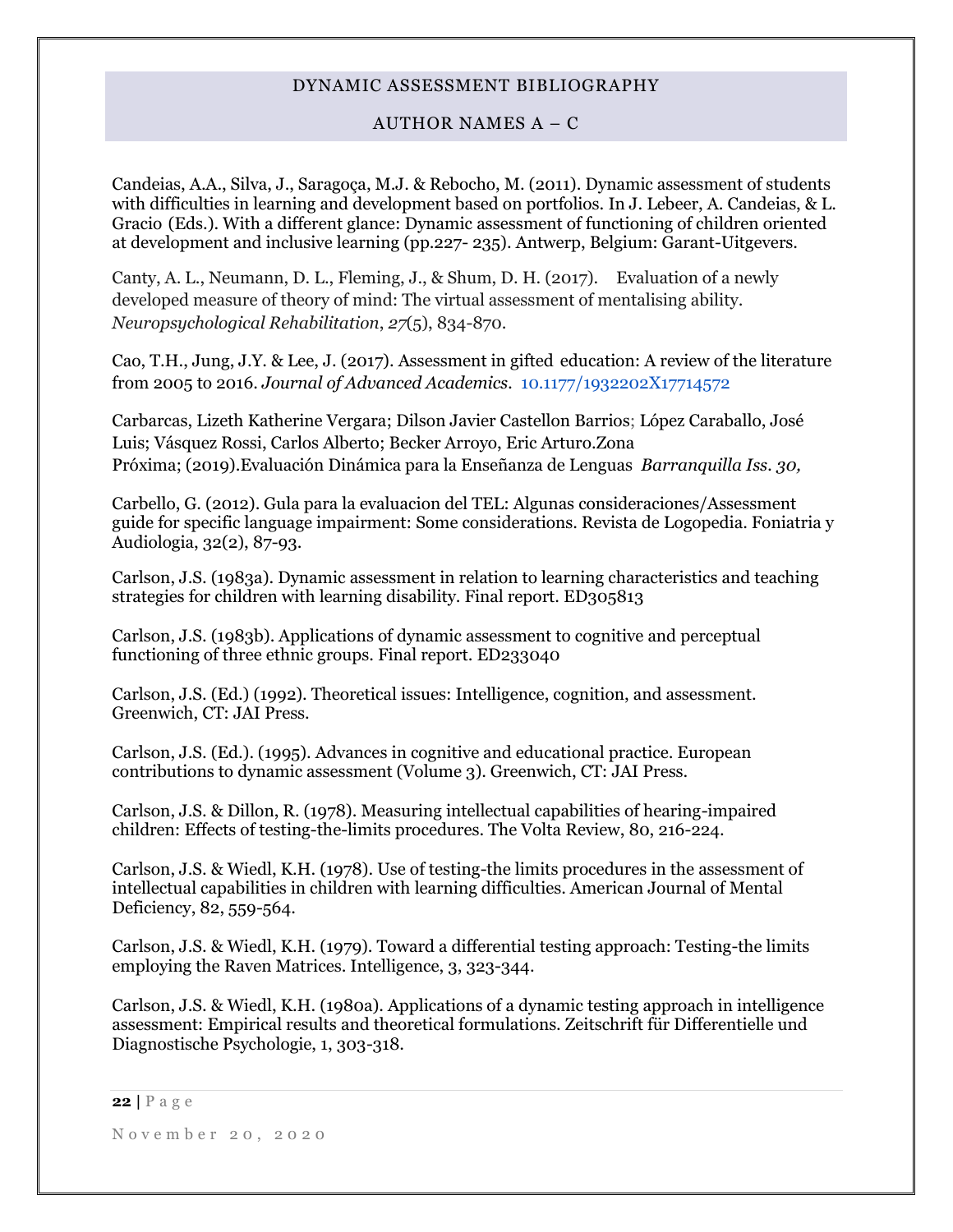# AUTHOR NAMES A – C

Carlson, J.S. & Wiedl, K.H. (1980b). Dynamic assessment: An approach toward reducing test bias. ED191884

Carlson, J.S. & Wiedl, K.H. (1992a). Principles of dynamic assessment: The application of a specific model. Learning & Individual Differences, 4(2), 153-166.

Carlson, J. & Wiedl, K. (1992b). The dynamic assessment of intelligence. In H.C. Haywood & D. Tzuriel (Eds.). Interactive assessment (pp. 167-186). New York: Springer.

Carlson, J.S. & Wiedl, K.H. (2001). The validity of dynamic assessment. In C.S. Lidz & J.G. Elliott (Eds.). Dynamic assessment: Prevailing models and applications (pp. 681-712). Amsterdam: JAI/Elsevier Science.

Carlson, J.S. & Wiedl, K.H. (2013). Cognitive education: Constructivist perspectives on schooling, assessment, and clinical applications. Journal of Cognitive Education and Psychology, 12(1), 6-25.

Carney, J.J. Cioffi, G. (1990). Extending traditional diagnosis: The dynamic assessment of reading abilities. Reading Psychology, 11(3), 177-192.

Carney, J.J. & Cioffi, G. (1992). The dynamic assessment of reading abilities. International Journal of Disability, Development & Education, 39(2), 107-114.

Carson, K.L., Gerretson, H., Kyger, M.M., Lovin, L, Ray, S., & Allsopp, D.H. (2008). Mathematics dynamic assessment: Informal assessment that responds to the needs of struggling learners in mathematics. Teaching Exceptional Children, January 1.

Carrasco, J. (2007). Especialista relaciona Avaliação Dinâmica à deficiência cognitive. Instituto de Psicologia- AGÊNCIA UFRJ DE NOTÍCIAS – CCS agn2pv@reitoria.ufrj.br

Cauley, D.R. (2007). Risk assessment of civilly committed sexually violent predators: Static versus dynamic orientations. The Forensic Examiner, 16(1), 18-24.

Chaffey, G.W. (2009). Gifted but underachieving: Australian indigenous children. In T. Balchin, B. Hymer, & D.J. Matthews (Eds.). The Routledge International Companion to Gifted Education (pp. 106-114). New York: Routledge/Taylor & Francis Group.

Chaing, E.P. & Vazquez, J.J. (2017). The power of a simple verbal explanation: Evaluating the efficacy of narrated feedback. *International Review of Economics Education 25*, 25-34.

Chan, W.Y., Ashman, A.F. & van Kraayenoord, C.E. (2000). Science and biological classification: Linking dynamic assessment to classroom curriculum. In C.S. Lidz & J.G. Elliott (Eds.). Dynamic assessment: Prevailing models and applications (pp.607-639). Amsterdam: JAI/Elsevier Science.

Chartier, D. & Loarer, E. (1994). Evaluation dynamique de l'intelligence non-verbale par la

#### **23 |** P a g e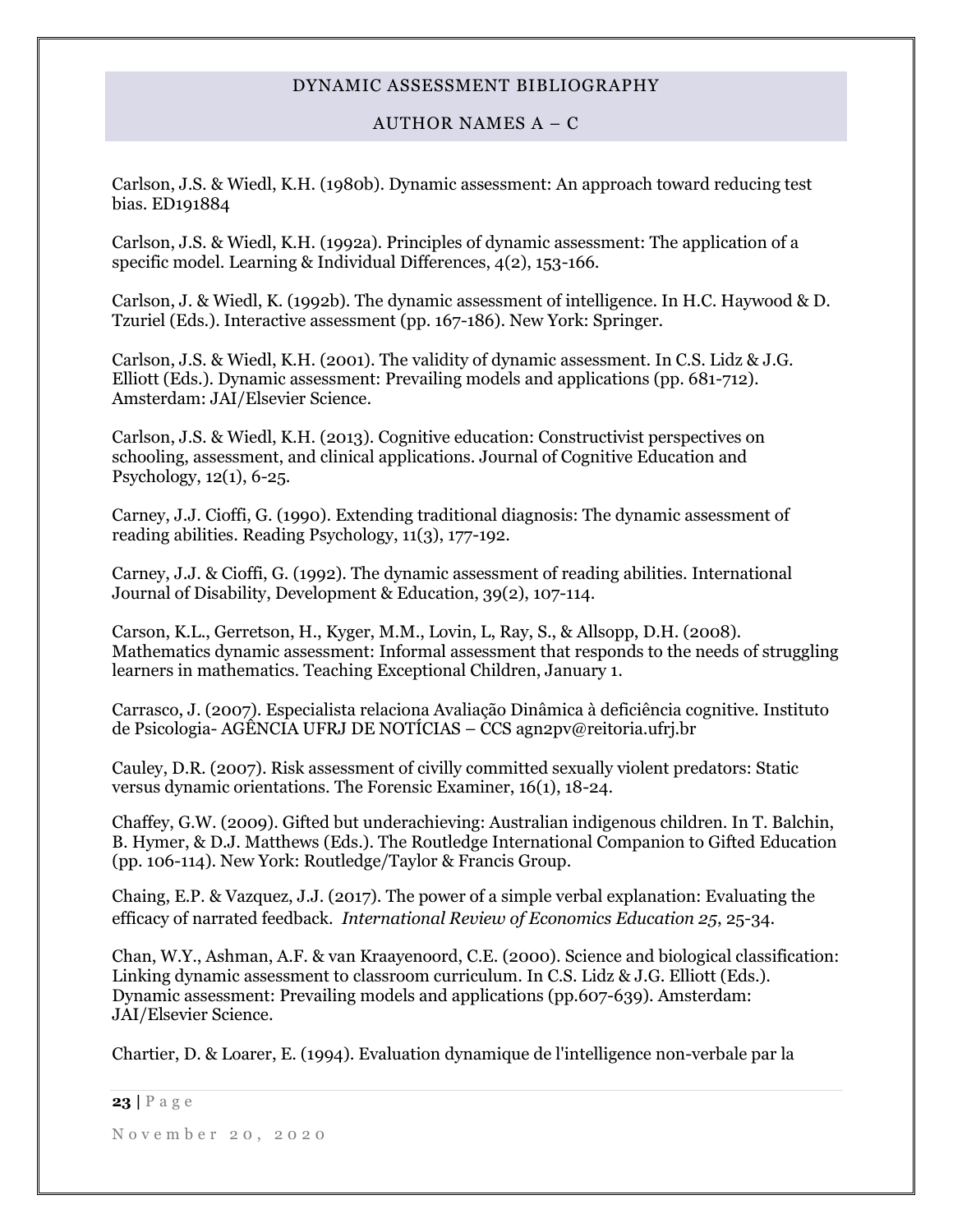# AUTHOR NAMES A – C

procédure aide au cours du test: Application a une population non-francophone et a des adultes de bas niveau de qualification. In M. Huteau (Ed.), Les techniques psychologiques d'évaluation des personnes. Issy-les-Moulineaux: EAP.

Chen, D. (2015). Dynamic assessment based on cognitive diagnose –Taking children's reasoning ability for example [sic]. *Psychological Science, 5*, 1248-1255.

Chen, De-zhi; Dai, Hai-qi; Zhou, Jun, Compiling and validating of structurally-equivalent Standard Figure Reasoning Test. Chinese Journal of Clinical Psychology, Vol 19(3), Jun 2011, 319-322, 412.

Cho, E. (2015). Construct and incremental validity of dynamic assessment of decoding within and across domains. *Dissertation Abstracts International* Section A: *Humanities and Social Sciences, 76(4-A(E).*

Cho, E. & Compton, D.L. (2015). Construct and incremental validity of dynamic assessment of decoding within and across domains. *Learning and Individual Differences, 37,* 183-196.

Cho, E., Compton, D. L., Fuchs, D., Fuchs, L.S., & Bouton, B. (2012; 2014). Examining the predictive validity of a dynamic assessment of decoding to forecast response to Tier 2 intervention. Online: *Journal of Learning Disabilities,* December 04, 2012. Print version: *Journal of Learning Disabilities, September/October2014, 47(5)*, 409-423

Cho, E. & Compton, D. L. (2014). Construct and incremental validity of dynamic assessment of decoding within and across domains. *Learning and Individual Differences,* Nov. 8.

Cho, E, Compton, D.L., Gilbert, J.K., Steacy, L.M., Collins, A. A., & Lindstrom (2015). Development of first-graders' word reading skills: For whom can dynamic assessment tell us more? *Journal of Learning Disabilities,* 0022219415599343, first published on August 28, 2015.

Chaing, E.P. & Vazquez, J.J. (2017). The power of a simple verbal explanation: Evaluating the efficacy of narrated feedback. *International Review of Economics Education 25*, 25-34.

Chia-Hua H. (2008). The effects of strategy instruction and scaffolding mediation in dynamic assessment for facilitation first graders' learning potential on mathematical problem solving. Bulletin of Education Psychology, 39 (4), 513-

Christensen, L. & Mendoza, J.L (1986). A method of assessing change in a single subject: An alteration of the BC index. Behavior Therapy, 17, 305-308.

Chubarov, E., Sommerfeld, E., Hermesh, H., Shoval, G., Weiser, M., & Zalsman, G. 2015). Dynamic occupation assessment of executive function in adolescents with schizophrenia spectrum disorders: An initial report. *European Psychiatry, 30(8),* 894-899.

**<sup>24</sup> |** P a g e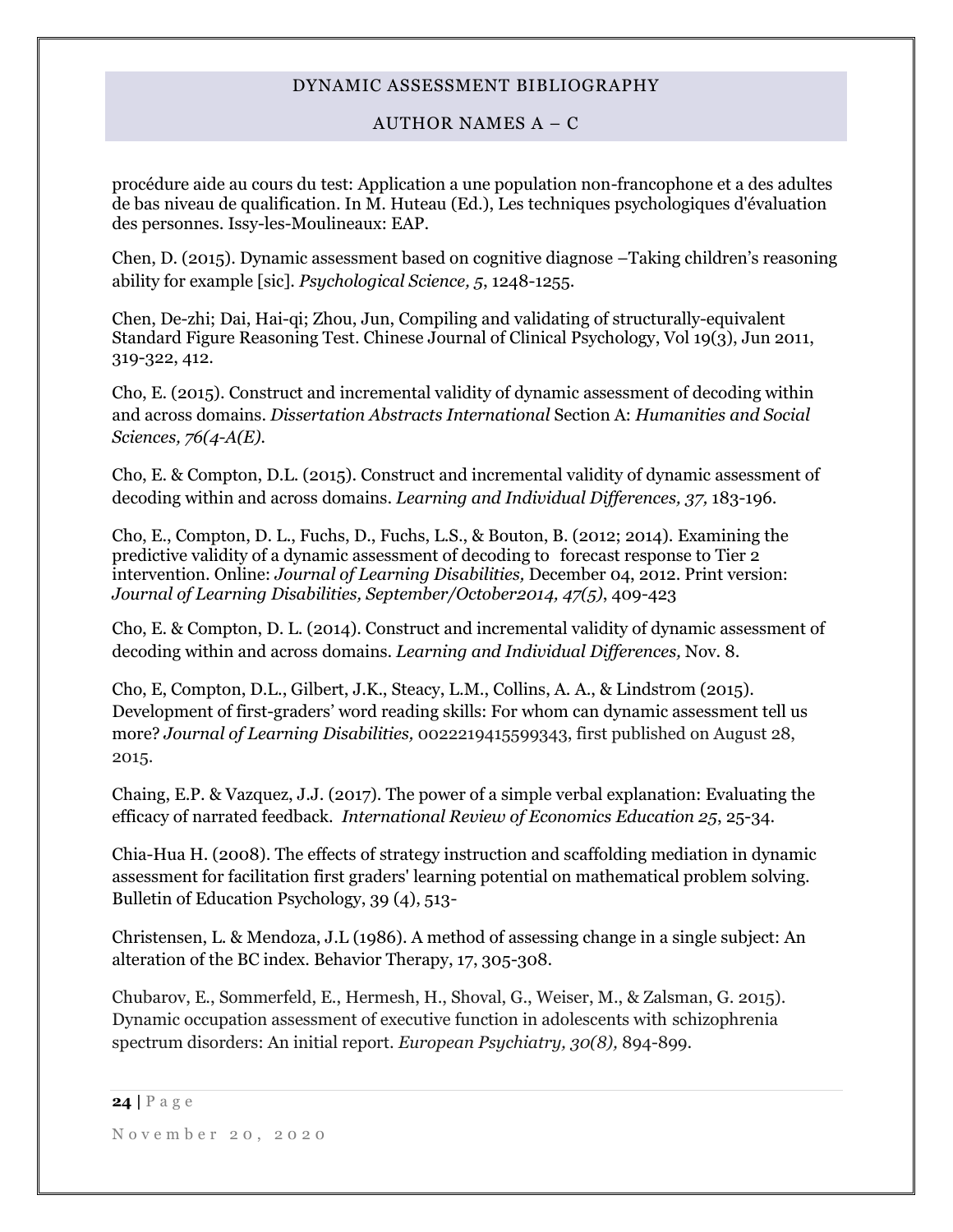# AUTHOR NAMES A – C

Chuchutova, L, K. (2008). Dynamicke. L hodnocen. L a jeho využitiÅL v diagnostice školni. L zralosti a připravenosti. *E-psychologie* [online]. 2(1), 1−11 [cit. vložit datum citovaÅLniÅL]. Dostupný z WWW: http://e-psycholog.eu/pdf/chuchutova.pdf>. ISSN 1802-8853.

Cicerone, K.D. & Tupper, D.E. (1986). Cognitive assessment in the neuropsychological rehabilitation of head-injured adults. In B.P. Uzzeli & Y. Gross (Eds.). Clinical neuropsychology of intervention (pp. 59-83). Boston: Martinus Nijhoff.

Cioffi, G. & Carney, J.J. (1983). Dynamic assessment of reading disabilities. Reading Teacher, 36(8), 764-768.

Cioffi, G. & Carney, J.J. (1997). Dynamic assessment of composing abilities in children with learning disabilities. Educational Assessment, 4(3), 175-202.

Clarà, M. (2017). How Instruction Influences Conceptual Development: Vygotsky's Theory Revisited. *Educational Psychologist*, *52*(1), 50-62.

Clayson, P.E., Kern, R.S., Nuechterlein, K.H., Knowlton, B.J., Bearden, C.E., Cannon, T.D., Fiske, A. P., Ghemezi, L., Hayata, J.N., Hellemann, G.S., Horan, W.P., Kee, K., Lee, J., Subotnik, K.L., Sugar, C.A., Ventura, J., Yee, C.M., & Green, M.F. (2018). Social vs. non-social measures of learning potential for predicting community functioning across phase of illness in schizophrenia. *Schizophrenia Research,* August 16, 2018, in press.

Clements, D.H. & Nastasi, B.K. (1990) Dynamic approach to measurement of children's metacomponential functioning. Intelligence, 14(11), 109-125.

Cliff, A. & Montero, E. (2015). The balance between excellence and equity in admissions tests: Contributions of experiences in South Africa and Costa Rica. *Iberoamerican Journal of Educational Evaluation, 3(2),* 7-28.

Cline, T., Laughlan, F. & Resing, W. (2014). Guest editorial: Bilingualism and language diversity*. Educational and Child Psychology, 31(2)*, 5-7.

Coelho, C., Ylvisaker, M. & Turkstra, L.S. (2005). Nonstandardized assessment approaches for individuals with traumatic brain injuries. *Seminars in Speech and Language, 26(4).* 223-241.

Coker, C.C. (1990). Dynamic assessment, learning curve analysis and the training quotient. Vocational Evaluation & Work Adjustment Bulletin, 23(4), 139-147.

Cole, E. (1996). Multicultural psychological assessment: New challenges, improved methods. In M.G. Luther, E. Cole et al. (Eds.). Dynamic assessment for instruction: From theory to application (pp. 88-95). North York, ON: Captus.

**25 |** P a g e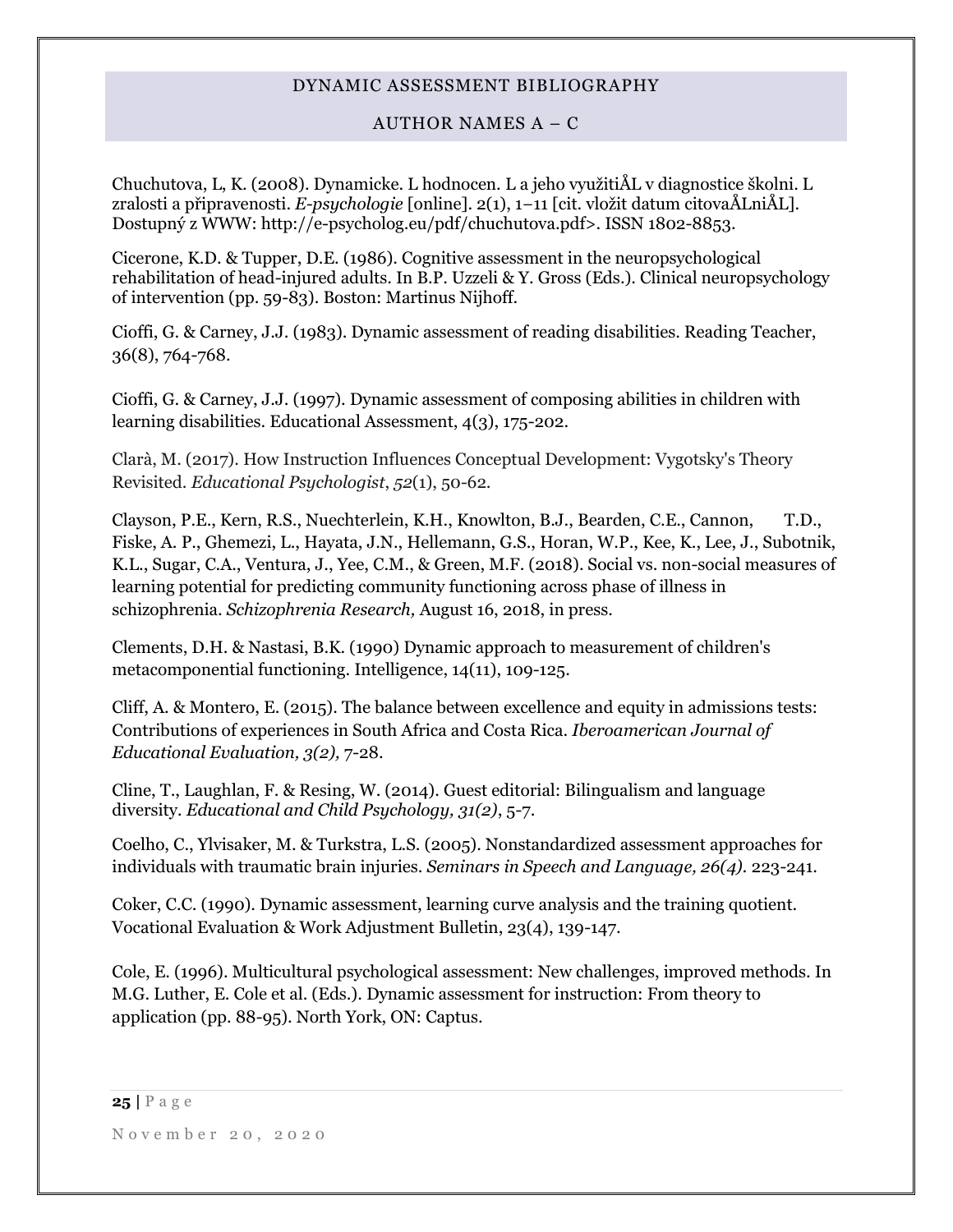AUTHOR NAMES A – C

Cole, Michael J., et al. (2011). Dynamic assessment of information acquisition effort during interactive search." *Proceedings of the American Society for Information Science and Technology 48 (1),* 1-10.

Coleman, M. R. & Shah-Coltrane, S. (2011). Remembering the importance of potential: Tiers 1 and 2. In M.R. Coleman, S.K. & Johnsen (Eds), RTI for gifted students: A CEC-TAG educational resource. CEC-TAG educational resource series (pp. 43-61). Waco, TX: Prufrock Press.

Coleman, Mary Ruth; Shah-Coltrane, Sneha. Remembering the importance of potential: Tiers 1 and 2. Coleman, Mary Ruth (Ed); Johnsen, Susan K. (Ed), (2011). RtI for gifted students: A CEC-TAG educational resource. CEC-TAG educational resource series., (pp. 43-61). Waco, TX, US: Prufrock Press, xiii, 141 pp.

Compton, D.L., Fuchs, D., Fuchs, L.S., Bouton, B., Gilbert, J.K., Barquero, L.A., Cho, E., & Crouch, R.C. (2010). Selecting at-risk first grade readers for early intervention: Eliminating false positives and exploring the promise of a two-stage gated screening process*. Journal of Educational Psychology, 102*(2), 327-340.

Conrad, S., Clarke-Midura, J., & Klopfer, E. (2013). A framework for structuring learning assessment in an educational massively multiplayer online educational game: Experimentcentered design. EDUCATIONXPRESS, July 1, 2013; educationpress.org.

Conroy, P., Sage, K., & Lambon R. (2009). A comparison of word versus sentence cues as therapy for verb naming in aphasia. *Aphasiology,23*(4),462-482.

Coolong-Chaffin, M. & McComas, J.J. (2016) Introduction to problem analysis to identify Tier 3 interventions: Brief experimental analysis of academic problems. In Jimmerson. S.R., Burns, M.K. & VanDerHeyden, A.M. (Eds.). *Handbook of response to intervention (pp. 361-373)*. NY:Springer Science+Business Media.

Cormier, P., Carlson, J.S. & Das, J.P. (1990). Planning ability and cognitive performance: The compensatory effects of a dynamic assessment approach. Learning & Individual Differences, 2(4), 437-449.

Corman,L. & Budoff, M. (1973). A comparison of group and individual training procedures on the Raven Learning Potential Meaure. RIEPrint #56. Cambridge, MA: Research Institute for Educational Problems.

Cornish, D. (20162. Applying a validity as argument approach to dynamic assessment of second language classrooms: A literature review. Unpublished masters thesis, York University.

Cotrus, A. & Camelia, S. (2014). A study on dynamic assessment techniques as a method of obtaining a high level of learning potential untapped by conventional assessment. *Procedia-*

#### **26 |** P a g e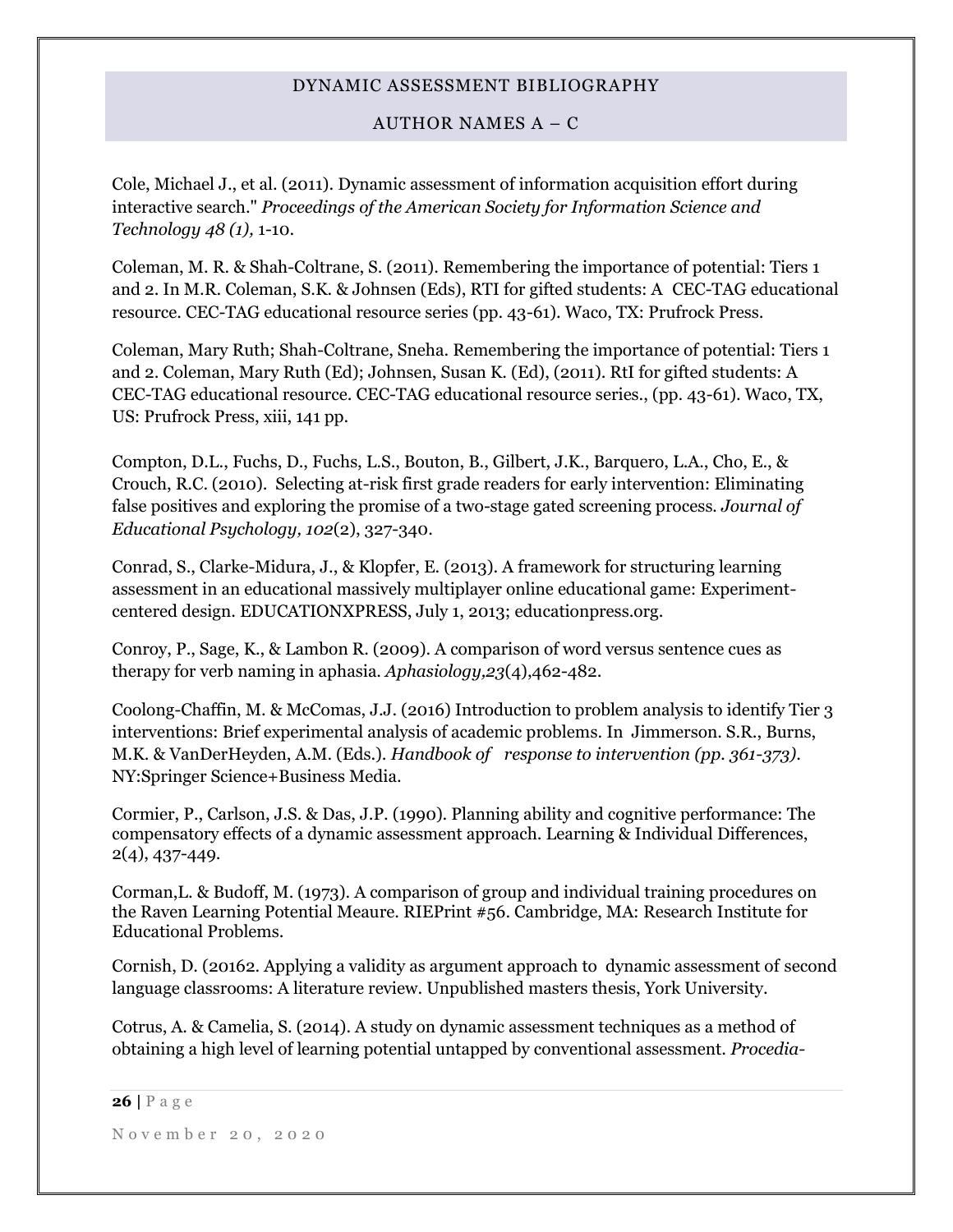# AUTHOR NAMES A – C

# *Social and Behavioral Sciences, 116(21),* 2616-2619.

Coventry, William L.; Byrne, Brian; Olson, Richard K.; Corley, Robin; Samuelsson, Stefan. Dynamic and static assessment of phonological awareness in preschool: A behavior-genetic study. Journal of Learning Disabilities, Vol 44(4), Jul-Aug 2011, 322-329.

Coventry, W. L., Brian, B., Olson, R. K., Corley, R., & Samuelsson, S. (2011). Dynamic and static assessment of phonological awareness in preschool: A behavior-genetic study. Journal of Learning Disabilities, 44(4), 322-329.

Coxhead, P. & Gupta, R.M. (1988). Construction of a test batter to measure learning potential. In R.M. Gupta & P. Coxhead (Eds.), Cultural diversity and learning efficiency: Recent developments in assessment (pp. 118-140). New York: St. Martin's Press.

Craig, D.V. (2001). Alternative, dynamic approaches for second language learners. ED453691

Crest, C., Ferrari, R., Fogarty, J. L., Sennott, S. C., & Hix-Small, H. (2017). MODELER AAC Intervention During Shared Reading and Play in Early Childhood. (missing info).

Crick, R.D. (2007). Learning how to learn: The dynamic assessment of learning power. Curriculum Journal, 18(2), 135-153.

Crisp, L. & Greenberg, K.(2006). Review of The Dynamic Assessment of Cognitive Modifiability. Journal of Psychoeducational Assessment, 2494), 404-407.

[Crosson, A C.;](http://psycnet.apa.org/index.cfm?fa=search.searchResults&latSearchType=a&term=Crosson,%20Amy%20C.) [McKeown, M G.](http://psycnet.apa.org/index.cfm?fa=search.searchResults&latSearchType=a&term=McKeown,%20Margaret%20G.) (2016). Middle school learners' use of Latin roots to infer the meaning of unfamiliar words. *Cognition and Instruction*, 34(2),148-171. [http://dx.doi.org/10.1080/07370008.2016.1145121](http://psycnet.apa.org/doi/10.1080/07370008.2016.1145121)

Cunha, A. C. Barros da (2004, December). Dynamic and static cognitive assessment of children with visual impaired (low vision) and their relations with mother's behaviors and mediation. Doctored Thesis. Post-graduation Program in Psychology. Center of Human and Natural Science. Federal University of Espírito Santo, 429 p.

Cunha, A. C. B. & Enumo, S. R. F. Canal, C. P. P. (2006). Relações entre avaliações cognitivas, assistida e tradicional, de crianças com deficiência visual e padrões maternos de mediação durante jogos de dominós. (Relations between dynamic and static cognitive assessment of visual impairment children and mediation mother pattern in domino game situation). In: Agnaldo GARCIA. (Org.). Relacionamento interpessoal: Estudos e pesquisas. (Interpersonal relationships: studies and researches). 1ed. ed. Vitória, ES, 2006, v. 1, p. 39-54.

Cunha, A. C. B. & Enumo, S. R. F. Canal, C. P. P. (2007). "Concepções de mães sobre desenvolvimento infantil e desempenho cognitivo do filho com deficiência visual em situação de avaliação cognitiva assistida e tradicional" (Mother conceptions about child development and cognitive performance of visually impairment children in dynamic and static assessment). Revista da FAEEBA, v. 27.